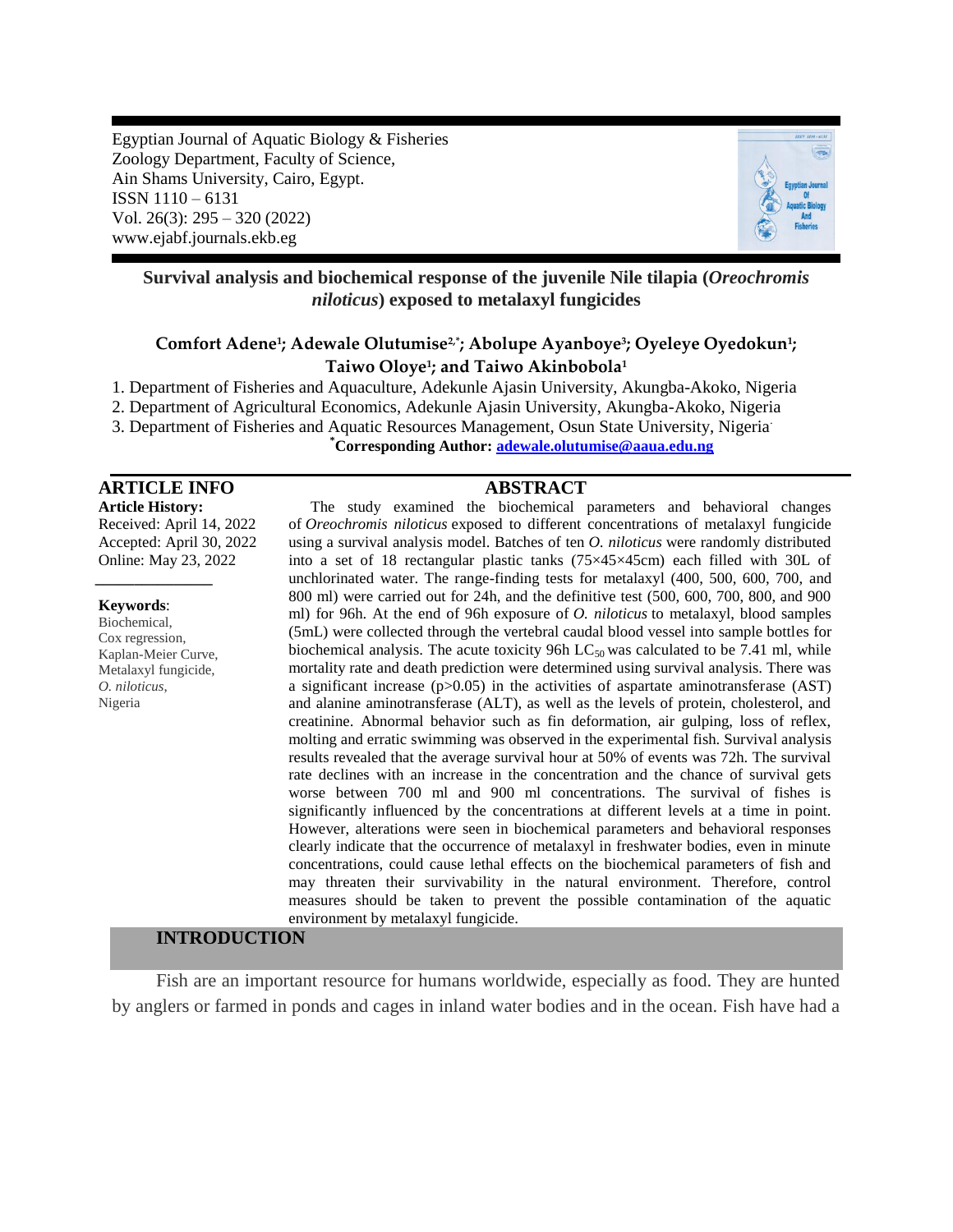role in humanity through the ages, serving as deities, religious symbols, and as the subjects of art, books, and movies. They have become an inseparable part of the existence of man.

\_\_\_\_\_\_\_\_\_\_\_\_\_\_\_\_\_\_\_\_\_\_\_\_\_\_\_\_\_\_\_\_\_\_\_\_\_\_\_\_\_\_\_\_\_\_\_\_\_\_\_\_\_\_\_\_\_\_\_\_\_\_\_\_\_\_\_\_\_\_\_\_\_\_\_\_\_\_\_\_\_\_\_\_\_\_\_\_

In tropical and subtropical freshwater, Nile tilapia (*Oreochromis niloticus*) is rated high as the most important fish species and this form the basis of commercial fisheries in many African countries **(Mohammed and Uraguchi, 2013)**. The Nile tilapia is mostly an herbivore, but with omnivorous tendencies, especially when young. It is of high economic value due to its ability to tolerate various environmental conditions and accept both formulated and natural feeds **(Adeyemi** *et al.,* **2009)**.

Agrochemicals have been extensively used to increase productivity in agriculture by controlling pests and diseases. One of such agrochemicals is fungicides which invariably end up in our waterways. The presence of agrochemicals in the aquatic medium affects the tolerance limit of aquatic fauna and flora and also expose the ecosystem to dangers **(Desai and Parikh, 2012)**. **Ayoola (2008)** reported that water pollution by fungicide is a serious problem to all aquatic fauna and flora and to a considerable extent even man. This agrochemical adversely affects the non-target organisms, especially fish which are one of the most widely distributed organisms in an aquatic environment and being susceptible to environmental contamination may reflect the extent of the biological effects of environmental pollution in waters **(Desai and Parikh, 2012)**. Accounts of field application of fungicide in developed countries revealed that less than 0.1% of fungicide applied to crops reach target pest, thus over 99% moves into an environment to pollute the land, water and air **(Pimental, 2005)**. Exposure to the low level of fungicides has attested to cause profound effects on non-target organisms. Fungicides may also find their way into the food chain and cause functional damage and affect and alter the performance of the organism **(Silva and Gammon, 2009)**. Many times, the residues of these chemicals sink to the bottom of the water body where they often exert effects on aquatic lives especially fish. Their injuriousness persistency and propensity to gather in the organism was a menace generated by the agrochemical that sink into the bottom of the aquatic medium **(Joseph and Raj, 2010).** Any water contaminated by fungicides can directly or indirectly lead to fish kills, affect general productivity of fish or increase concentrations of undesirable toxicants in the tissue of fresh water edible fish which can affect the health of human beings that consume these fishes **(Adedeji**  *et al***., 2009).**

Metalaxyl is a systemic benzenoid fungicide of amide group. It is commonly used as foliar spray mixtures for tropical and subtropical crops, it is also used for soil treatment to control soil-borne pathogens, and to treat seed for prevention of downy mildews, fungal diseases on fruits, cotton, soybeans, peanuts, ornamentals, and grasses **(Ding** *et al.,* **2012)**.

Contamination of natural waters by fungicides has become a matter of concern in recent years due to their large-scale use in home, farm, and industries. Many research works have been carried out on the effects of fungicide using *Oreochromis niloticus*. However, no much work has been done on the effect of metalaxyl fungicide on fish especially using *Oreochromis niloticus.* It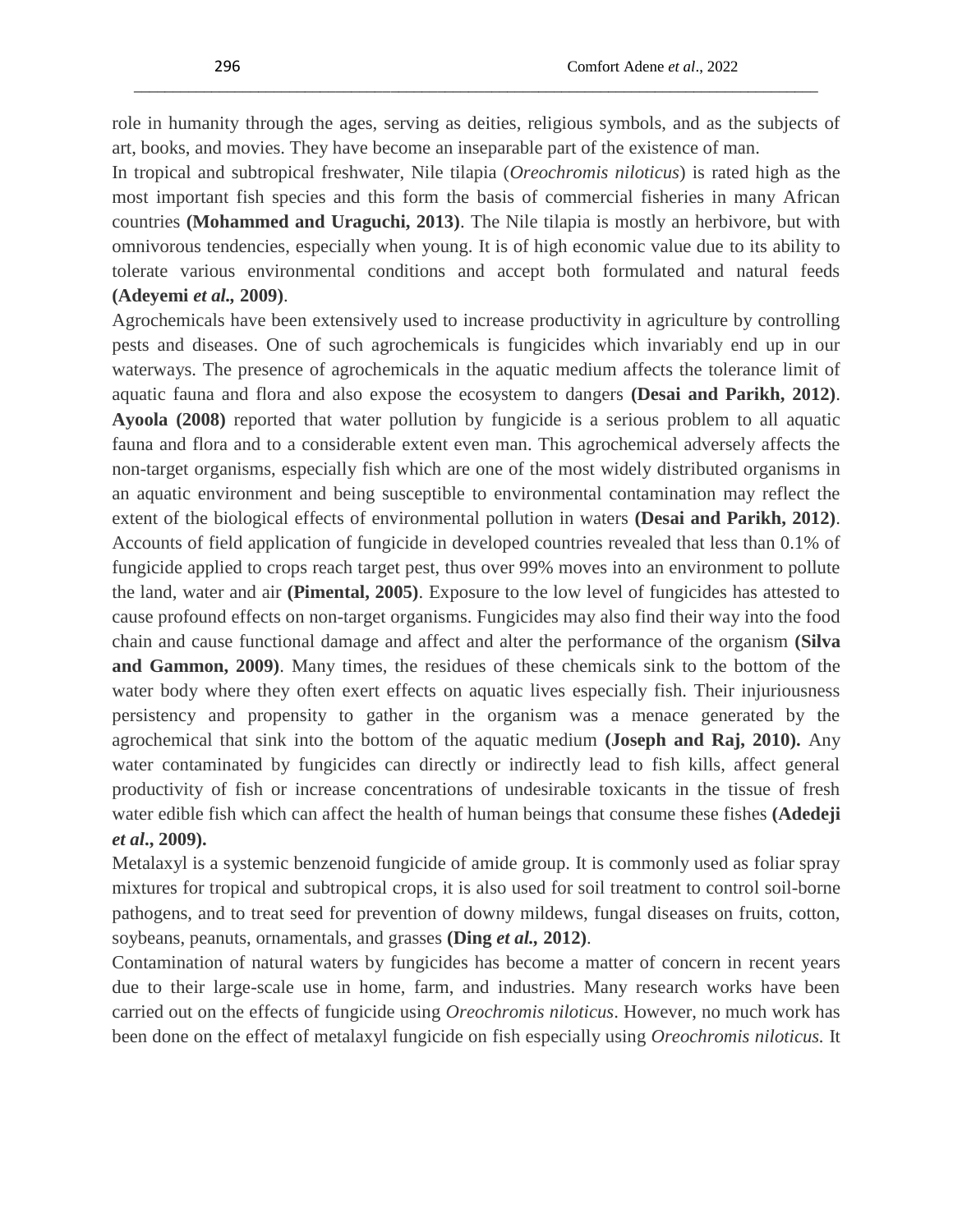is therefore important to determine the level at which metalaxyl fungicide will become lethal to *Oreochromis niloticus*, which is the first gap to be filled. Again, the second gap to be filled is to update the body of knowledge and address the dearth of information by employing survival analysis with emphasis to Kaplan-Meier technique and cox proportional hazards to achieve the objectives of this study. This will not only change the narrative from the old method of counting survival model, but statistically estimate the mortality rate and also predict the death of the subjects at the time in point. The advantages of survival analysis are: (i) it estimates the population survival curves from the sample obtained from the experiment, (ii) the curve is always estimated by computing the proportion of surviving at each time period if every subject is followed till death in the experiment, and (iii) the features of Kaplan-Meier curves provide wide applicability of the model as it presents a pictorial representation of the raw data, the failure (death) times and the censoring times with a mathematical estimate of the given survival model. Therefore, it is against this background that the study aimed at assessing changes in serum biochemical indices of *Oreochromis niloticus* juveniles exposed to different concentrations of metalaxyl fungicide.

\_\_\_\_\_\_\_\_\_\_\_\_\_\_\_\_\_\_\_\_\_\_\_\_\_\_\_\_\_\_\_\_\_\_\_\_\_\_\_\_\_\_\_\_\_\_\_\_\_\_\_\_\_\_\_\_\_\_\_\_\_\_\_\_\_\_\_\_\_\_\_\_\_\_\_\_\_\_\_\_\_\_\_\_\_\_\_\_\_\_

## **MATERIALS AND METHODS**

#### **Experimental Site**

The experiment was carried out in the Central Laboratory of Fisheries and Aquaculture Department, Faculty of Agriculture, Adekunle Ajasin University Akungba-Akoko, Ondo State; using Plastic tanks of 50 liters capacity (75 cm  $\times$  40 cm  $\times$  40 cm). All the 50 litters plastic tank was supplied with 30 liters of water that is unchlorinated.

## **Fish Collection and Experiment**

Two hundred and fifty healthy *O. niloticus* juveniles were purchased from the Fisheries and Aquaculture Technology Research Farm at The Federal University of Technology Akure, Nigeria. The fish were later transported to the Central Laboratory of Fisheries and Aquaculture Department, Faculty of Agriculture, Adekunle Ajasin University Akungba-Akoko, Ondo State in a plastic container filled with pond water and oxygen. All the fish used for the research were confirmed to be healthy before the setting up of the experiment. Samples collected were acclimatized under laboratory conditions for two weeks prior to the commencement of the experiment.

#### **Preparation of Toxicant**

A stock solution of 50 g of metalaxyl was prepared by dissolving 3.3 g of metalaxyl in 1.0 liter of distilled water and carefully stirred with a glass rod for about 2-3 minutes. Treatments of different concentrations was taken out of the stock and added to each tank before introduction of the test animals.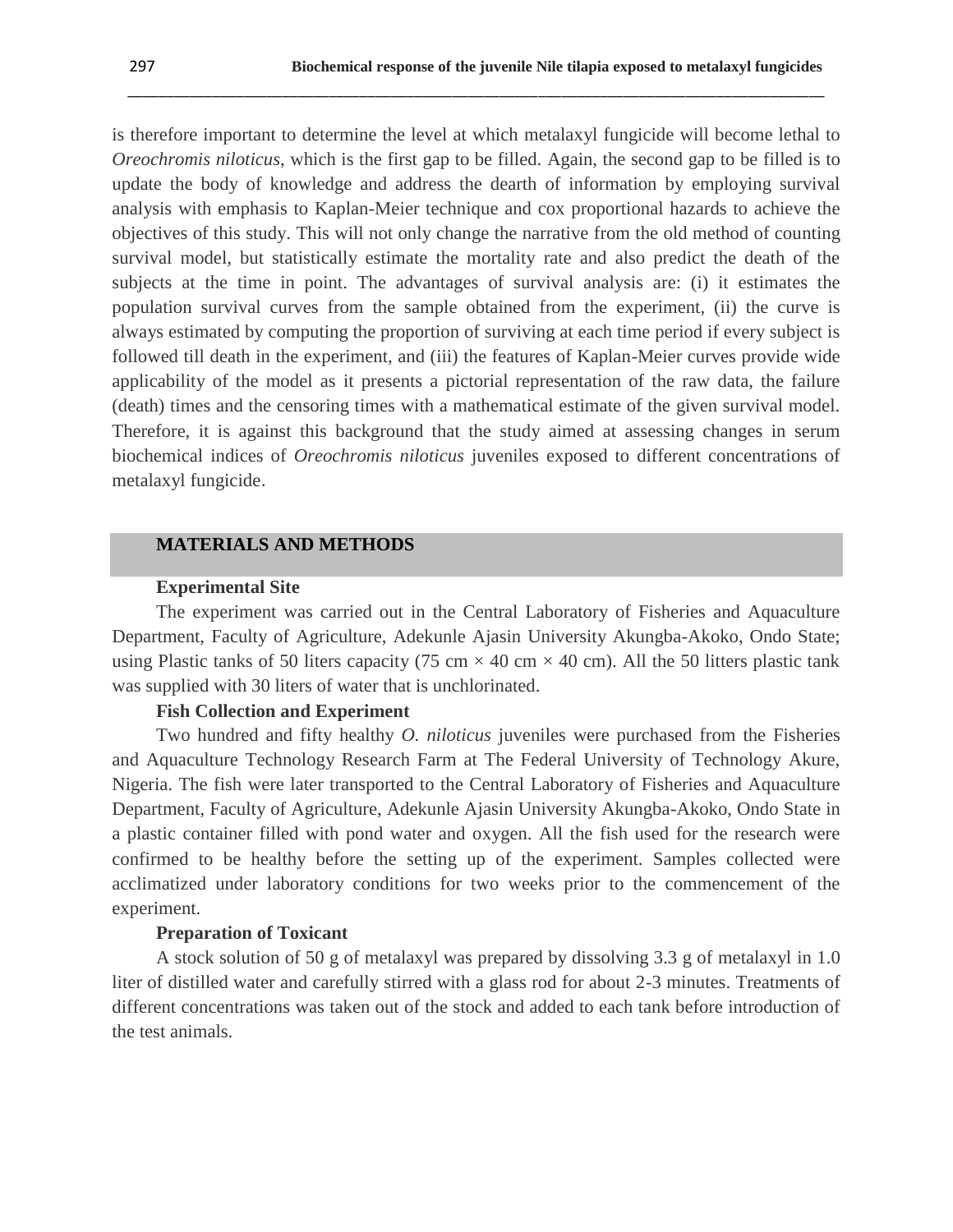## **Water Quality Parameter Measurements**

The quality of the experimental water was measured before, during, and after the experiment. pH, conductivity, dissolved oxygen (DO), temperature, and total dissolved solids (TDS) was measured using HANNA Multi-Parameters Instrument (HI5521-02).

\_\_\_\_\_\_\_\_\_\_\_\_\_\_\_\_\_\_\_\_\_\_\_\_\_\_\_\_\_\_\_\_\_\_\_\_\_\_\_\_\_\_\_\_\_\_\_\_\_\_\_\_\_\_\_\_\_\_\_\_\_\_\_\_\_\_\_\_\_\_\_\_\_\_\_\_\_\_\_\_\_\_\_\_\_\_\_\_

#### **Toxicity Test**

A range-finding test was carried out to determine the effective concentrations of metalaxyl to be used. Based on the results of the range finding test, a 96-hour defined test was carried out according to the static bioassay procedure described by **Parish (1985).** A batch of ten juvenile *O. niloticus* of 11.3-17.5 cm length and weighing 10.5-32.3g in a set of 18 rectangular plastic tanks  $(75\times45\times45$  cm) each filled with 30 L of unchlorinated water. Six test solutions of metalaxyl 0.0, 500, 600, 700, 800, and 900 ml previously determined from the range finding test were introduced directly into the plastic tank in a single dose. The test fish were not fed during the 96h test. Change in behavior of the fish to the toxicant and mortality in each tank was monitored and recorded every 15 min for the first one hour, after which records were taken every hour for the next 4h, once every 4h for the next 24h and once every 24h for the rest 96h. Dead fish were immediately removed to avoid a consequent fouling of the test media.

## **Blood Collection**

After 96h of exposure, fish were removed from each tank and blood of about 1-3 ml fish $^{-1}$ was collected for analysis. Collection of blood samples was through the vertebral caudal blood vessel, using disposable hypodermic syringe and needle to collect it. Collected blood samples were then emptied into 10 ml sample bottles.

## **Biochemical Parameters Analysis**

Blood plasma, which was obtained from heparinized blood samples by centrifugation (4ºC,  $800 \times g$ , 10 min) was used for the determination of selected biochemical indices. Biochemical indices analyzed in blood plasma includes; total protein, creatinine, cholesterol, alanine aminotransferase (ALT) and aspartate aminotransferase (AST). Aspartate aminotransferase (AST) and alkaline phosphatase (ALT) activities were determined using UV test technique **(Bergmeyer** *et al.,* **1986).** Measurement was based on the detection of the increase in absorbance due to the increase in the formation of p-nitrophenol in the reaction. Cholesterol was determined by Liebermann's method, an endpoint-coupled reaction in which cholesterol esters are hydrolyzed into free cholesterol and fatty acids by a microbial cholesterol esterase. The total plasma protein was determined by the method of **Cannon** *et al.* **(1972).**

## **Statistical Analysis**

Data obtained for biochemical parameters of *O. niloticus* were subjected to Analysis of Variance (ANOVA) while the mean and standard error estimates were also generated. Mean generated was separated and compared by Duncan's New Multiple Range Test (DNMRT). The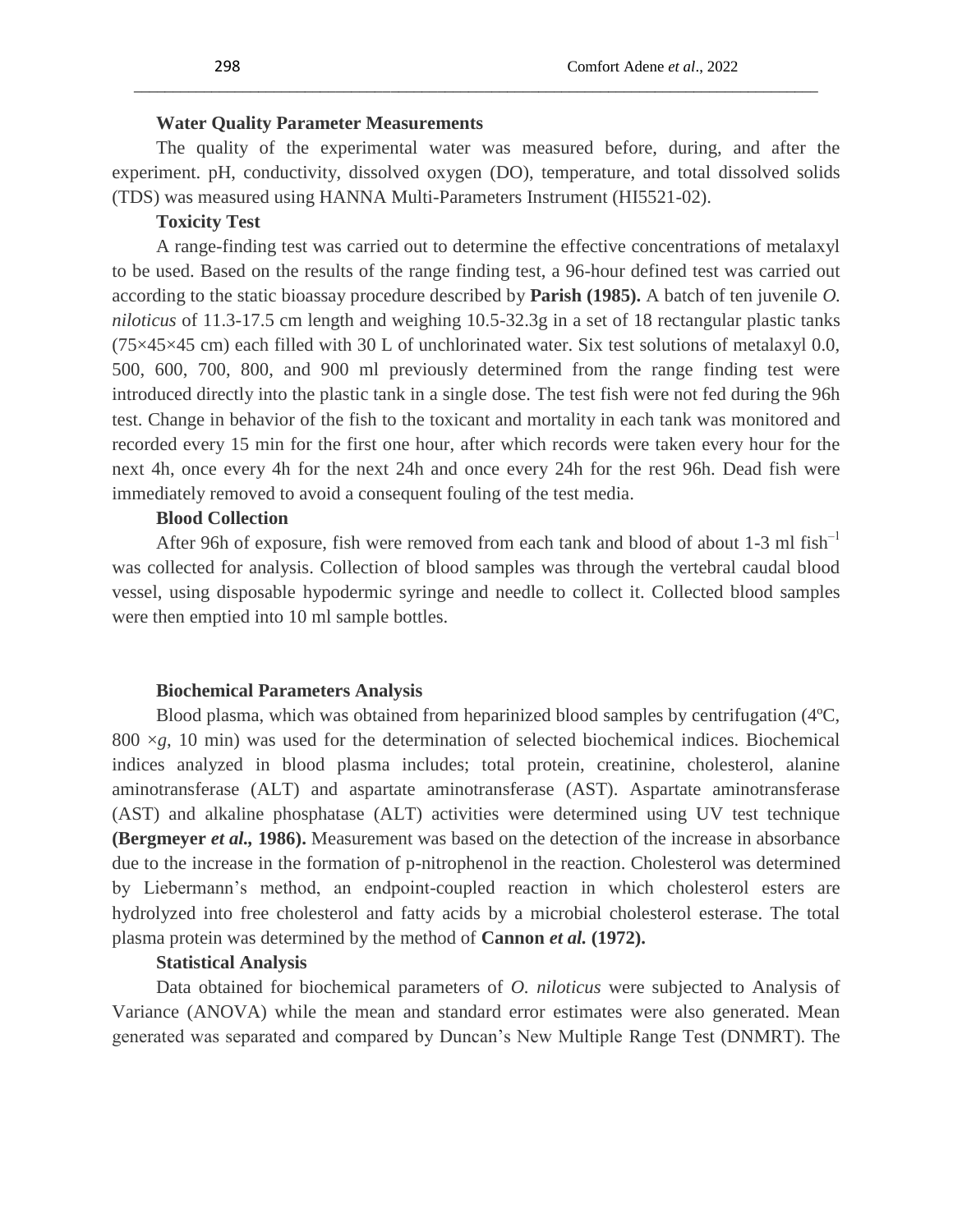median lethal concentration, at selected period of exposure and an associated 95% confidence interval for each replicate toxicity test, was subjected to logit and probit analysis using minitab version 14. Again, the survival analysis also known as hazard model was employed for the study. The research defined "survival time" as the number of hours from the time the fish is put into the medium till one of the events "death" occurred. The study modeled treatment as the predictor variable while the time variable remains as hours. The Kaplan-Meier survival curves were used to determine the mortality rate while a cox proportional hazards model was used to determine the influence of the treatment on the mortality at 5% probability level.

\_\_\_\_\_\_\_\_\_\_\_\_\_\_\_\_\_\_\_\_\_\_\_\_\_\_\_\_\_\_\_\_\_\_\_\_\_\_\_\_\_\_\_\_\_\_\_\_\_\_\_\_\_\_\_\_\_\_\_\_\_\_\_\_\_\_\_\_\_\_\_\_\_\_\_\_\_\_\_\_\_\_\_\_\_\_\_\_\_\_

The Kaplan-Meier plot depicts the survival probability which is the cumulative probability of a subject remaining alive at any time after the baseline. The equation for survival probability for hour, I is stated as:

$$
S_{ti} = \frac{L_i - D_i}{L_i}
$$

Where  $L_i$  is the number alive the period before  $i^{th}$ ;  $D_i$  is the number died on period  $i^{th}$ . The cumulative survival probability to period (hour)  $i<sup>th</sup>$ , signified  $S<sub>(ti)</sub>$ .

We also perform the log-rank test for the differences in the survival function between the treatments as in the studies like **Allison (2010), Fagbamigbe** *et al.* **(2018), Falmata** *et al***. (2019).**

The mathematical representation for the 5 treatments plus control is given as:

$$
X_{log-rank}^2 = \frac{(o_1 - E_1)}{E_1} + \dots + \frac{(o_6 - E_6)}{E_6}
$$

Where O is the observed frequency in each treatment. E is the expected frequency for the treatment and it is computed as:

$$
E_i = \sum_{i=1}^k \frac{L_i D_i}{L_i}
$$

Furthermore, a Cox regression was estimated to compare the hazards of the treatment groups as ratios. The model is stated as:

$$
\gamma_{ti}(t) = \gamma_0(t) \exp(\omega_1 x_1 + \omega_2 \omega_2 + \dots + \omega_6 x_6)
$$

Where,  $\gamma_{ti}$  is the hazard function at a time in point t for subject i;  $\gamma_0(t)$  is the baseline of the hazard function (the hazard function at control when no treatment is applied);  $\omega_i$  are the coefficient of treatments which is the hazard ratio interpreted as the predicted change in the hazard for a unit increase in the predictor.

#### **RESULTS**

The results of the biochemical parameters of *O. niloticus* exposed to metalaxyl fungicide was presented in Table "1". AST activities were found to be highest in T5 ( $232.50 \pm 14.90$ ), this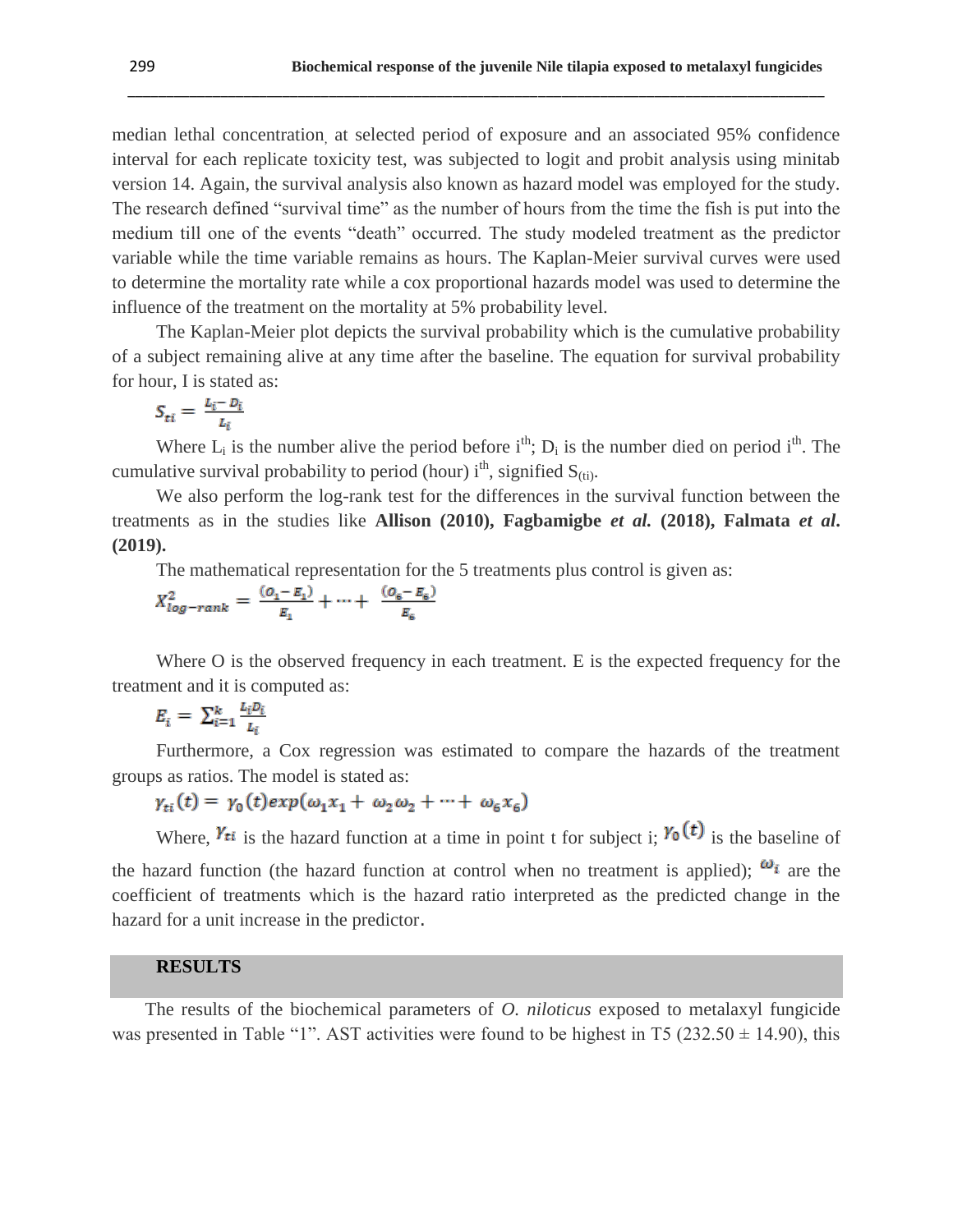was followed by T1 (218.70  $\pm$  4.90), while T2 recorded the least value of AST (167.05  $\pm$  22.25). T4 recorded the highest activity of ALT (116.20  $\pm$  3.30), followed by T1 (97.55  $\pm$  1.25), while T6 recorded the least value of ALT (78.30  $\pm$  4.00). Total protein values were highest in T4  $(152.70 \pm 5.90)$ , followed by T5  $(133.05 \pm 18.25)$ , while the least value of total protein was observed in T1 (64.65  $\pm$  0.85). Total protein values were significantly different (P<0.05) in T1 when compared to other treatments.

\_\_\_\_\_\_\_\_\_\_\_\_\_\_\_\_\_\_\_\_\_\_\_\_\_\_\_\_\_\_\_\_\_\_\_\_\_\_\_\_\_\_\_\_\_\_\_\_\_\_\_\_\_\_\_\_\_\_\_\_\_\_\_\_\_\_\_\_\_\_\_\_\_\_\_\_\_\_\_\_\_\_\_\_\_\_\_\_

Also, T2 values were significantly different  $(P<0.05)$  when compared to T3, T4, and T5. Cholesterol values were highest in T4 (76.30  $\pm$  11.60), followed by T3 (44.35  $\pm$  3.95), while T1 recorded the least value of cholesterol (16.15  $\pm$  6.65). A significant difference (p<0.05) was observed in cholesterol values when T4 was compared to other treatments. Creatinine values were found to be highest in T4 (155.60  $\pm$  36.70), this was followed by T5 (76.35  $\pm$  8.45), while T2 recorded the least value of creatinine (19.80  $\pm$  2.80). Creatinine values were significantly different (P<0.05) in T4 when compared to T1, T2, T3, and T6. However, an insignificant difference (p>0.05) was observed between T1, T2, T3, T5, and T6 when compared to each other.

The water quality parameters of *Oreochromis niloticus* exposed to metalaxyl fungicide is shown in Table "2". Water quality parameters such as salinity, temperature and conductivity before introducing metalaxyl were not significantly different (p>0.05) when compared to the values obtained after introducing the toxicant. However, pH, total dissolved solids and dissolved oxygen values were significantly different (p<0.05) after introduction of the toxicant.

Log of concentration of metalaxyl fungicide and its probit value for juvenile Nile Tilapia *Oreochromis niloticus* is presented in Figure "1". Lethal concentration: The acute toxicity of metalaxyl to Nile Tilapia (*Oreochromis niloticus*) is 7.41 ml - 74.1 ml. This was calculated by multiplying the 96h LC<sub>50</sub> by constant of 0.01-0.1. The LC<sub>50</sub> represents the concentration at which 50% of a fish population is killed when exposed to toxins.

The behavioral responses of *O. niloticus* exposure to metalaxyl fungicide is presented in Table "3". In the control group (0.0), normal behavioral responses were observed. Fish exposed to different concentrations (500, 600, 700, 800, and 900 ml) of metalaxyl displayed behavioral responses such as loss of reflex, air gulping, erratic swimming, and fin deformation, and molting was noticed.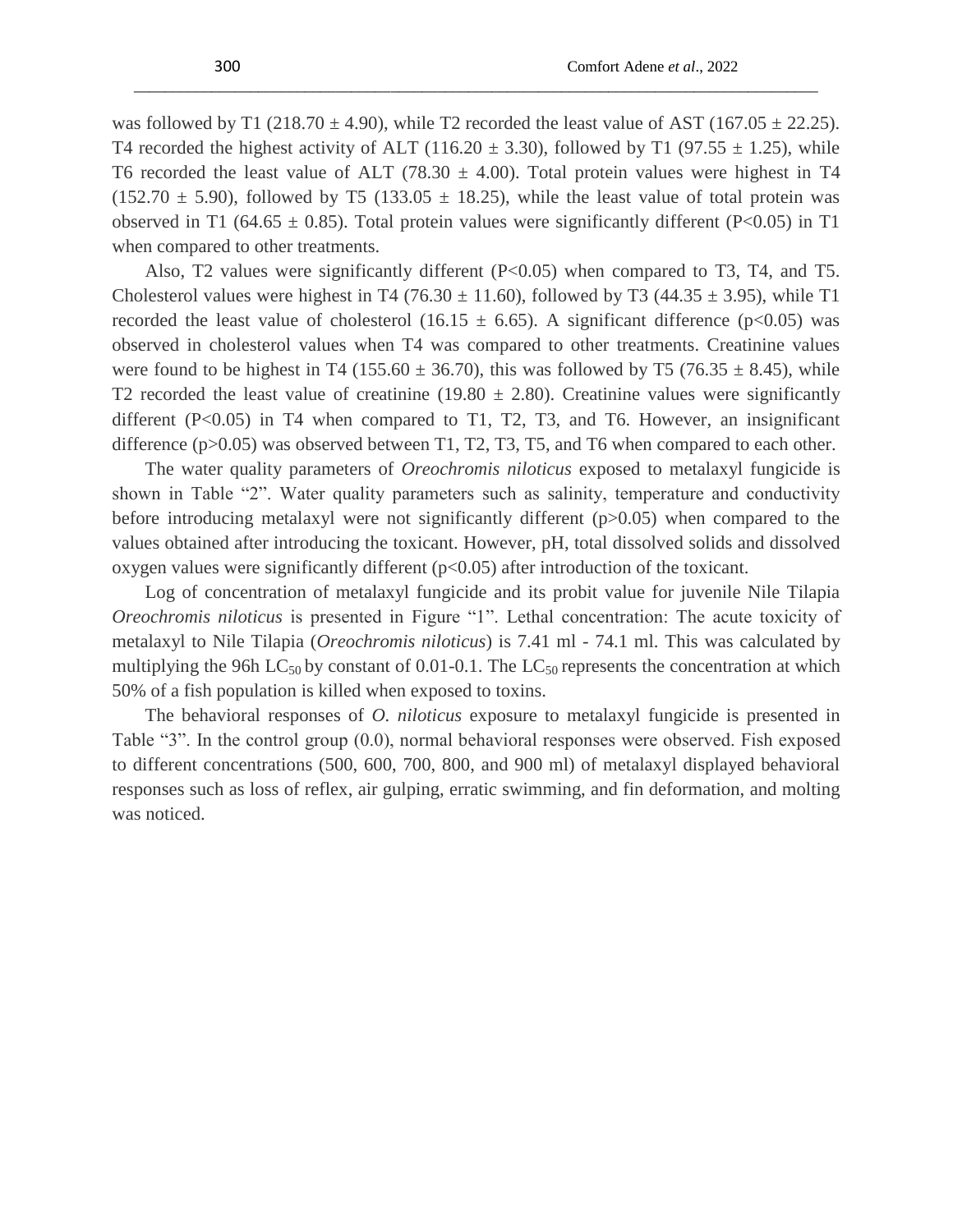| <b>Parameters</b>               | T <sub>1</sub>  | <b>T2</b>         | <b>T3</b>         | <b>T4</b>               | <b>T5</b>                  |              | <b>T6</b>        |       | <b>P</b> - |
|---------------------------------|-----------------|-------------------|-------------------|-------------------------|----------------------------|--------------|------------------|-------|------------|
|                                 |                 | (500ml)           | (600ml)           | (700ml)                 | (800ml)                    |              | (900ml)          | value |            |
|                                 | (Control)       |                   |                   |                         |                            |              |                  |       |            |
|                                 | 218.70          | $167.05 \pm 2$    | 198.70            | 191.75<br>$+$           | 232.50<br>土                | $\pm$        | 168.80           | 土     | 0.2        |
| <b>AST(IU/L)</b>                | ±4.90           | 2.25              | 13.70             | 14.35                   | 14.90                      | 29.60        |                  | 02    |            |
|                                 | 97.55<br>$\pm$  | 95.25             | $\pm$             | 116.20                  | 土                          |              |                  |       | 0.3        |
| ALT(IU/L)                       | 1.25            | 24.55             | $93.70 \pm 8.60$  | 3.30                    | $87.75 \pm 6.55$           |              | $78.30 \pm 4.00$ | 86    |            |
|                                 | 64.65           | $85.65 \pm 3.3$   | 123.55            | 152.70                  | $133.05 \pm 18.2$<br>$\pm$ |              | 109.80           |       | 0.0        |
| $T$ protein $(g/L)$             | $\pm 0.85d$     | 5cd               | $\pm 3.65ab$      | 5.90a                   | 5ab                        | $\pm$ 5.60bc |                  | 03    |            |
| <b>Cholesterol</b>              | 16.15           | 23.05             | 44.35<br>$\pm$    | 76.30<br>$\pm$          | 34.25<br>$\pm$             | $\pm$        | 37.90            | $\pm$ | 0.0        |
| (mmol/L)                        | $\pm 6.65b$     | 0.55 <sub>b</sub> | 3.95 <sub>b</sub> | 11.60a                  | 5.75b                      | 12.00b       |                  | 16    |            |
| Creatinine $(\mu \text{mol/l})$ | $24.05 \pm 18.$ | 19.80             | 52.35<br>$+$      | $155.60\pm36.$<br>$\pm$ | 76.35                      | $\pm$        | 45.25            | $\pm$ | 0.0        |
|                                 | 35 <sub>b</sub> | 2.80b             | 26.85b            | 70a                     | 8.45ab                     | 28.25b       |                  | 45    |            |

\_\_\_\_\_\_\_\_\_\_\_\_\_\_\_\_\_\_\_\_\_\_\_\_\_\_\_\_\_\_\_\_\_\_\_\_\_\_\_\_\_\_\_\_\_\_\_\_\_\_\_\_\_\_\_\_\_\_\_\_\_\_\_\_\_\_\_\_\_\_\_\_\_\_\_\_\_\_\_\_\_\_\_\_\_\_\_\_\_\_

| Table 1: Biochemical parameters of <i>O. niloticus</i> exposed to metalaxyl fungicide |  |  |
|---------------------------------------------------------------------------------------|--|--|
|                                                                                       |  |  |

**Note:** Means with the same row followed by the same letter are not significantly different (p>0.05) from each other.

**Key:** AST = Aspartate aminotransferase, ALT = Alanine aminotransferase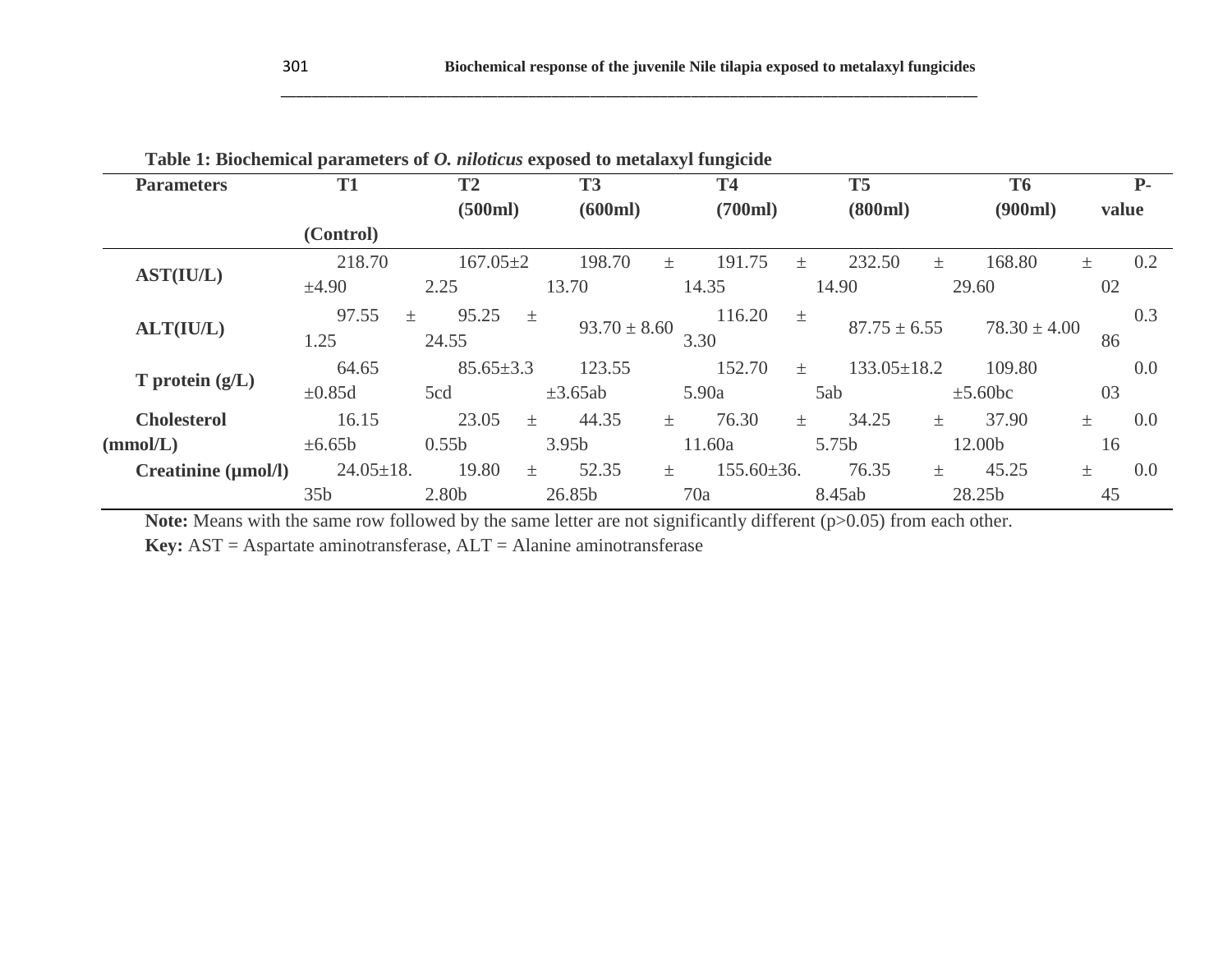| ۰.<br>۰.<br><b>STATE</b><br>I<br>۰.<br>× | I<br>×<br>۰,<br>× | ۰.<br>원 사 |
|------------------------------------------|-------------------|-----------|
|                                          |                   |           |

 $\overline{a}$ 

|               |             |                      |              | Concentrat                                                                                                                                                                                                                                                                                 |                            |              |             |
|---------------|-------------|----------------------|--------------|--------------------------------------------------------------------------------------------------------------------------------------------------------------------------------------------------------------------------------------------------------------------------------------------|----------------------------|--------------|-------------|
|               |             |                      |              | ions                                                                                                                                                                                                                                                                                       |                            |              |             |
|               |             | Time Parameter 0.0ml | <b>500ml</b> | <b>600ml</b>                                                                                                                                                                                                                                                                               | <b>700ml</b>               | <b>800ml</b> | 900ml       |
| <sub>S</sub>  |             |                      |              |                                                                                                                                                                                                                                                                                            |                            |              |             |
| <b>Before</b> | Temp        |                      |              | $25.33\pm0.0$ $25.40\pm0.0$ $25.57\pm0.03^{b}$ $25.57\pm0.0$ $25.80\pm0.0$ $25.73\pm0.$                                                                                                                                                                                                    |                            |              |             |
|               |             |                      |              | $3^a$ 0 <sup>a</sup> $3^b$ 0 <sup>c</sup> 03 <sup>c</sup>                                                                                                                                                                                                                                  |                            |              |             |
|               | <b>Cond</b> |                      |              | 723.61±0. $144.57\pm0$ . $159.93\pm0.0$ $155.03\pm0$ . $156.80\pm0$ . $150.33\pm$                                                                                                                                                                                                          |                            |              |             |
|               |             |                      |              | $01^{\text{f}}$ $08^{\text{a}}$ $7^{\text{e}}$ $07^{\text{c}}$ $06^{\text{d}}$ $0.07^{\text{b}}$                                                                                                                                                                                           |                            |              |             |
|               | Ph          |                      |              |                                                                                                                                                                                                                                                                                            |                            |              |             |
|               |             |                      |              | $7.72 \pm 0.00$<br>$7.53 \pm 0.00$<br>$7.75 \pm 0.00^e$<br>$7.77 \pm 0.00$<br>$7.77 \pm 0.00$<br>$7.63 \pm 0.01$<br>$7.49 \pm 0.0$<br>$7.49 \pm 0.0$<br>$7.49 \pm 0.0$<br>$7.49 \pm 0.0$<br>$7.49 \pm 0.0$<br>$7.49 \pm 0.0$<br>$7.49 \pm 0.0$<br>$7.49 \pm 0.0$<br>$7.49 \pm 0.0$<br>$7.$ |                            |              |             |
|               | <b>TDS</b>  |                      |              |                                                                                                                                                                                                                                                                                            |                            |              |             |
|               |             |                      |              | $7^f$ 1 <sup>a</sup><br>3.53±0.00 3.53±0.03 4.00±0.00 <sup>c</sup> 3.53±0.03 4.00±0.00 3.53±0.0                                                                                                                                                                                            |                            |              |             |
|               | <b>DO</b>   |                      |              |                                                                                                                                                                                                                                                                                            |                            |              |             |
|               |             |                      |              |                                                                                                                                                                                                                                                                                            |                            |              |             |
|               |             |                      |              |                                                                                                                                                                                                                                                                                            |                            |              |             |
| 1hr           | <b>Temp</b> |                      |              | $26.03\pm0.0$ $25.80\pm0.0$ $25.83\pm0.03^a$ $26.03\pm0.0$ $26.03\pm0.0$ $26.37\pm0.$<br>$3b$ 0 <sup>a</sup> 3 <sup>b</sup> 3 <sup>b</sup> 03 <sup>c</sup>                                                                                                                                 |                            |              |             |
|               |             |                      |              |                                                                                                                                                                                                                                                                                            |                            |              |             |
|               | <b>Cond</b> |                      |              | 154.77±0. 144.13±0. 156.13±0.0 154.57±0. 160.47±0. 160.07±<br>$03^c$ $03^a$ $7^d$ $03^b$ $03^f$ $0.03^e$                                                                                                                                                                                   |                            |              |             |
|               | <b>Ph</b>   |                      |              |                                                                                                                                                                                                                                                                                            |                            |              |             |
|               |             |                      |              | 7.48±0.00 7.48±0.00 7.48±0.00 <sup>b</sup> 7.51±0.00 $(7.53\pm0.00)$ 7.53±0.00 7.51±0.0                                                                                                                                                                                                    |                            |              |             |
|               | <b>TDS</b>  |                      |              | 77.06 $\pm$ 0.0 72.13 $\pm$ 0.0 78.02 $\pm$ 0.01 <sup>d</sup> 77.17 $\pm$ 0.0 80.07 $\pm$ 0.0 79.79 $\pm$ 0.                                                                                                                                                                               |                            |              |             |
|               |             | 1 <sup>b</sup>       |              | $1^{\circ}$ $1^{\circ}$ $1^{\circ}$ $00^{\circ}$                                                                                                                                                                                                                                           |                            |              |             |
|               | DO          |                      |              | 3.70±0.00 3.27±0.03 $2.73\pm0.03$ <sup>b</sup> $2.90\pm0.00$ $2.60\pm0.00$ $2.83\pm0.0$                                                                                                                                                                                                    |                            |              |             |
|               |             |                      | d            |                                                                                                                                                                                                                                                                                            | $c \qquad \qquad \text{a}$ |              | $3^{\circ}$ |
|               |             |                      |              |                                                                                                                                                                                                                                                                                            |                            |              |             |

\_\_\_\_\_\_\_\_\_\_\_\_\_\_\_\_\_\_\_\_\_\_\_\_\_\_\_\_\_\_\_\_\_\_\_\_\_\_\_\_\_\_\_\_\_\_\_\_\_\_\_\_\_\_\_\_\_\_\_\_\_\_\_\_\_\_\_\_\_\_\_\_\_\_\_\_\_\_\_\_\_\_\_\_\_\_\_\_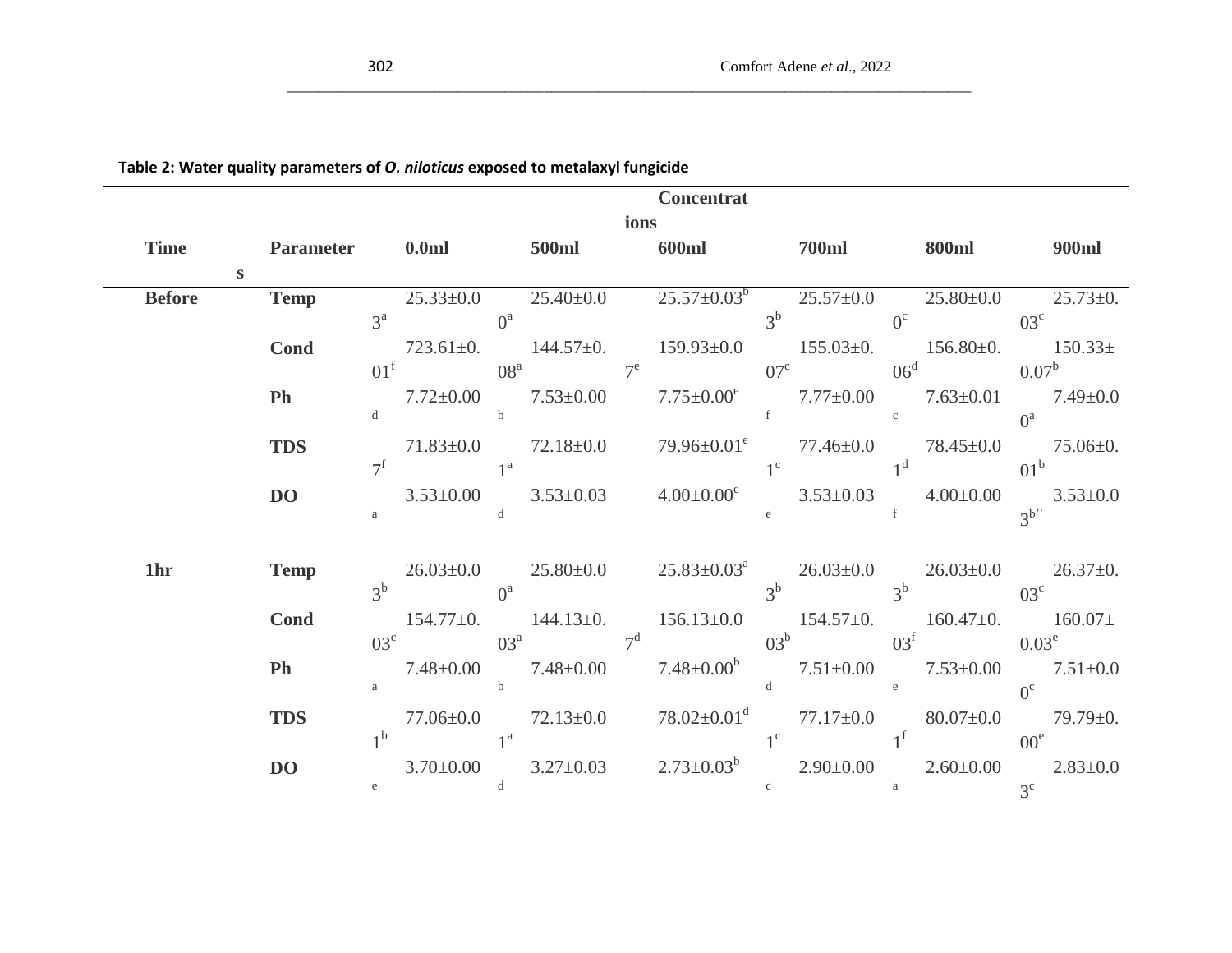\_\_\_\_\_\_\_\_\_\_\_\_\_\_\_\_\_\_\_\_\_\_\_\_\_\_\_\_\_\_\_\_\_\_\_\_\_\_\_\_\_\_\_\_\_\_\_\_\_\_\_\_\_\_\_\_\_\_\_\_\_\_\_\_\_\_\_\_\_\_\_\_\_\_\_\_\_\_\_\_\_\_\_\_\_\_\_\_\_\_

| 2hrs | Temp         |        |  |  |  | $26.53\pm0.1$ $26.43\pm0.0$ $26.50\pm0.00^a$ $18.34\pm7.8$ $26.17\pm0.0$ $26.23\pm0.$                                                                                                                                   |
|------|--------------|--------|--|--|--|-------------------------------------------------------------------------------------------------------------------------------------------------------------------------------------------------------------------------|
|      |              |        |  |  |  | $3^a$ $3^a$ $3^a$ $351.73 \pm 1$ $150.67 \pm 0.0$ $6^a$ $3^a$ $3^a$ $03^a$ $03^a$ $03^a$ $146.83 \pm 0.$ $156.83 \pm 0.$ $158.27 \pm 0.0$                                                                               |
|      | <b>Cond</b>  |        |  |  |  |                                                                                                                                                                                                                         |
|      |              |        |  |  |  | $07^a$ 9.9 <sup>a</sup> $7^a$ $07^a$ $03^a$ $0.03^a$                                                                                                                                                                    |
|      | <b>Ph</b>    |        |  |  |  | $7.49 \pm 0.00 \qquad 7.49 \pm 0.00 \qquad 7.50 \pm 0.00^{\circ} \qquad 7.41 \pm 0.00 \qquad 7.22 \pm 0.00 \qquad 7.47 \pm 0.0$                                                                                         |
|      |              |        |  |  |  |                                                                                                                                                                                                                         |
|      | <b>TDS</b>   |        |  |  |  | $73.73 \pm 0.0$ $75.17 \pm 0.0$ $74.80 \pm 0.06$ $73.27 \pm 0.0$ $78.63 \pm 0.0$ $79.23 \pm 0.$                                                                                                                         |
|      |              |        |  |  |  |                                                                                                                                                                                                                         |
|      | DO <b>DO</b> |        |  |  |  | $7^b$ 3 <sup>d</sup><br>2.80±0.00 3 <sup>d</sup><br>b 2.60±0.10 2.60±0.00 <sup>a</sup> 3 <sup>e</sup> 3 <sup>e</sup> 07 <sup>f</sup><br>2.77±0.03 3 <sup>e</sup> 2.83±0.03 2.77±0.0                                     |
|      |              |        |  |  |  |                                                                                                                                                                                                                         |
| 3hrs | <b>Temp</b>  |        |  |  |  |                                                                                                                                                                                                                         |
|      |              |        |  |  |  | $\begin{array}{ccccccccc} & 26.27 \pm 0.0 & 26.10 \pm 0.0 & 26.10 \pm 0.00^{\mathrm{a}} & 26.57 \pm 0.0 & 26.03 \pm 0.0 & 26.33 \pm 0. \\ & & 3^{\mathrm{c}} & & 3^{\mathrm{a}} & & 03^{\mathrm{b}} & & \\ \end{array}$ |
|      | <b>Cond</b>  |        |  |  |  | 153.83±0. 155.83±0. 145.27±0.1 130.97±0. 144.87±0. 148.87±                                                                                                                                                              |
|      |              |        |  |  |  | $03^e$ $03^f$ $3^c$ $03^a$ $03^b$ $0.03^d$                                                                                                                                                                              |
|      | Ph           |        |  |  |  | $7.59 \pm 0.00$ $7.49 \pm 0.00$ $7.65 \pm 0.00$ $7.40 \pm 0.00$ $7.01 \pm 0.00$ $7.47 \pm 0.0$<br>e $0^{\circ}$                                                                                                         |
|      |              |        |  |  |  |                                                                                                                                                                                                                         |
|      | <b>TDS</b>   |        |  |  |  | $\begin{array}{ccc} 76.98 {\pm} 0.0 & 78.07 {\pm} 0.0 & 72.69 {\pm} 0.01^b & 65.71 {\pm} 0.0 & 73.20 {\pm} 0.0 & 74.55 {\pm} 0. \\ 1^e & 1^e & 1^c & 01^d \end{array}$                                                  |
|      |              |        |  |  |  |                                                                                                                                                                                                                         |
|      | <b>DO</b>    |        |  |  |  | 3.17±0.03  2.33±0.17  3.27±0.27 <sup>d</sup> 3.03±0.03  2.77±0.07  2.67±0.0                                                                                                                                             |
|      |              | $cd$ a |  |  |  | bcd abc 7 <sup>ab</sup>                                                                                                                                                                                                 |
|      |              |        |  |  |  |                                                                                                                                                                                                                         |
| 4hrs | Temp         |        |  |  |  | $\begin{array}{ccc} 26.45 \pm 0.0 & 27.17 \pm 0.0 & 26.13 \pm 0.07^{\rm a} & 26.40 \pm 0.0 & 26.47 \pm 0.0 & 26.57 \pm 0. \\ 3^{\rm bc} & 0^{\rm b} & 3^{\rm bc} & 07^{\rm c} & 0 \end{array}$                          |
|      |              |        |  |  |  |                                                                                                                                                                                                                         |
|      | Cond         |        |  |  |  | 164.60±0. 158.33±0. 150.50±0.1 149.07±0. 147.67±0. 145.47±<br>$10^{\text{f}}$ $07^{\text{e}}$ $0^{\text{d}}$ $03^{\text{c}}$ $07^{\text{b}}$ $0.13^{\text{a}}$                                                          |
|      | pH           |        |  |  |  |                                                                                                                                                                                                                         |
|      |              |        |  |  |  | 7.19±0.00<br>$7.28\pm0.00$<br>7.49±0.00 <sup>f</sup><br>$7.43\pm0.00$<br><sup>d</sup><br><sup>d</sup><br><sup>2.43±0.00 <br/> <sup>d</sup> <br/> <sup>2.46±0.00 <br/> <sup>0</sup></sup></sup>                          |
|      |              |        |  |  |  |                                                                                                                                                                                                                         |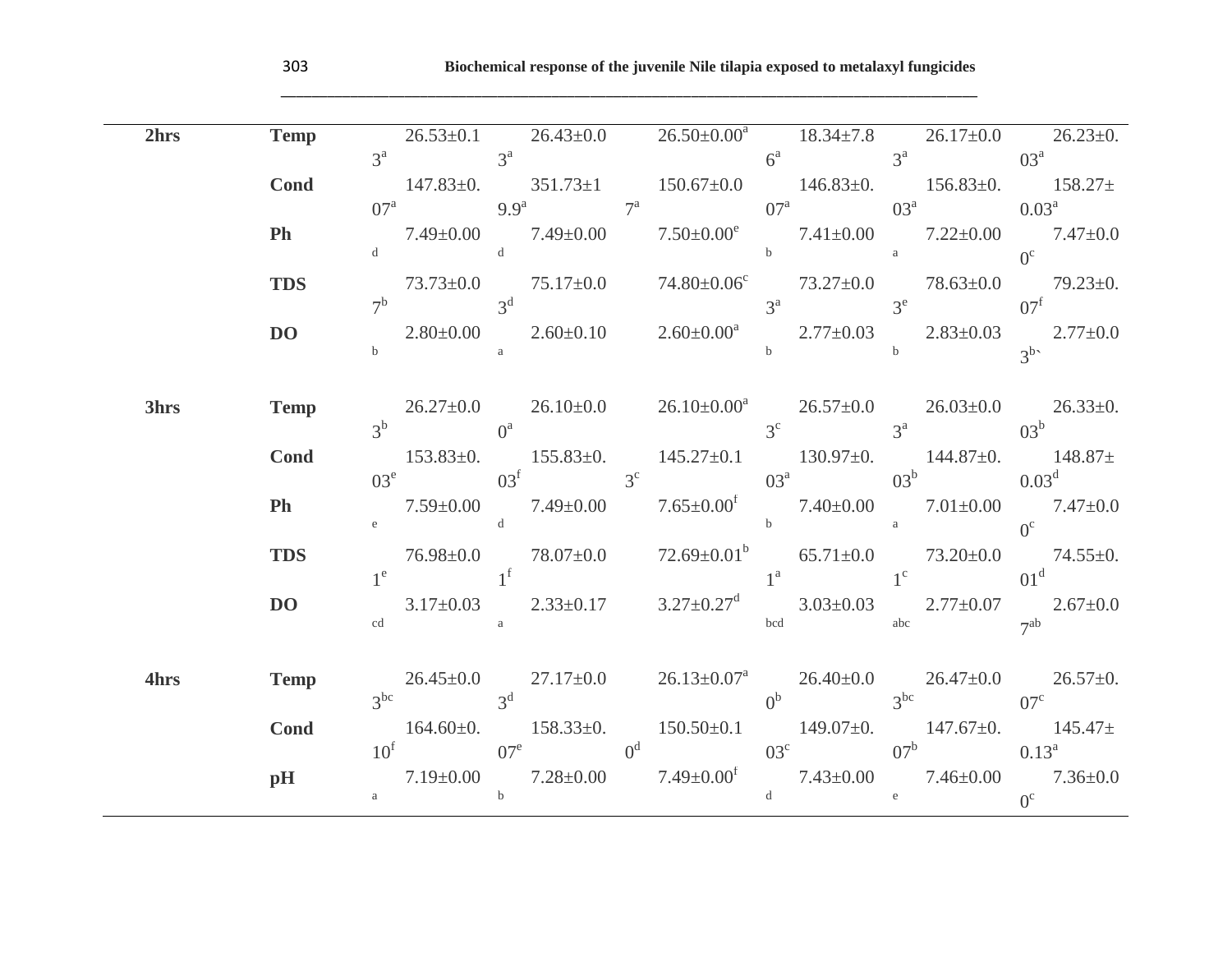| 82.41±0.0 79.13±0.0 $75.24 \pm 0.01^d$ 74.52±0.0 73.91±0.0 72.60±0.<br><b>TDS</b>                                                                                                                                        |  |
|--------------------------------------------------------------------------------------------------------------------------------------------------------------------------------------------------------------------------|--|
|                                                                                                                                                                                                                          |  |
| $1^{\text{f}}$ $1^{\text{e}}$ $2.50\pm0.00$ $2.83\pm0.03$ $3.10\pm0.06^{\text{d}}$ $3.63\pm0.03$ $2.67\pm0.03$ $2.83\pm0.0$ $3^{\text{c}}$<br>DO 1                                                                       |  |
|                                                                                                                                                                                                                          |  |
|                                                                                                                                                                                                                          |  |
| $27.70\pm0.6$ $26.67\pm0.0$ $26.37\pm0.03^a$ $26.23\pm0.0$ $26.40\pm0.0$ $26.43\pm0.$<br>8hrs Temp                                                                                                                       |  |
| $5^b$ $3^a$ $3^a$ $3^a$ $3^a$ $3^a$                                                                                                                                                                                      |  |
| $181.63\pm0.$ $169.83\pm0.$ $157.87\pm0.0$ $152.97\pm0.$ $154.47\pm0.$ $149.93\pm$<br>Cond                                                                                                                               |  |
| $03^{\circ}$ $07^{\circ}$ $3^{\circ}$ $03^{\circ}$ $01^{\circ}$ $0.17^{\circ}$ $0.17^{\circ}$                                                                                                                            |  |
| 7.47±0.00  7.44±0.00  7.50±0.00 <sup>d</sup> 5  7.46±0.00  7.54±0.00  7.57±0.0<br>pH                                                                                                                                     |  |
|                                                                                                                                                                                                                          |  |
| $\begin{array}{ccccccccc} & 7.47 \pm 0.00 & & 7.44 \pm 0.00 & & 7.50 \pm 0.00^{\rm d} & & 7.46 \pm 0.00 & & 7.54 \pm 0.00 & & 7.57 \pm 0.0 \\ & \tiny \textrm{f} & & & & & & 0^{\rm a} & & \\ \end{array}$<br><b>TDS</b> |  |
|                                                                                                                                                                                                                          |  |
| 3.77±0.07  2.93±0.03  3.00±0.00 <sup>b</sup> 3.33±0.03  3.30±0.00  2.63±0.0<br>DO <b>DO</b>                                                                                                                              |  |
|                                                                                                                                                                                                                          |  |
|                                                                                                                                                                                                                          |  |
| $26.53\pm0.0$ $26.67\pm0.0$ $26.60\pm0.00^{a}$ $26.53\pm0.0$ $26.47\pm0.0$ $26.47\pm0.$<br>3 <sup>ab</sup> $7^{a}$ $07^{a}$<br>12 <sub>hrs</sub><br><b>Temp</b>                                                          |  |
| $172.33\pm0.$ $168.33\pm0.$ $155.50\pm0.1$ $156.47\pm0.$ $159.80\pm0.$ $158.77\pm$<br>Cond                                                                                                                               |  |
| $03^e$ $03^e$ $0^a$ $09^b$ $55^d$ $0.08^c$                                                                                                                                                                               |  |
| pH                                                                                                                                                                                                                       |  |
| $\begin{array}{ccccccccc} & & 7.48 \pm 0.00 & & 7.33 \pm 0.00 & & 7.51 \pm 0.00^{\rm c} & & 7.48 \pm 0.00 & & 7.56 \pm 0.01 & & 7.59 \pm 0.0 \\ & \tiny b & & & & & 0^{\rm e} & & \\ \end{array}$                        |  |
| 86.00 $\pm$ 0.0 83.25 $\pm$ 0.0 77.73 $\pm$ 0.04 <sup>a</sup> 79.20 $\pm$ 0.1 79.53 $\pm$ 0.0 79.46 $\pm$ 0.<br><b>TDS</b>                                                                                               |  |
| $0^e$ $4^d$ $7^b$ $4^c$ $01^c$                                                                                                                                                                                           |  |
| 3.00 $\pm$ 0.00 3.23 $\pm$ 0.07 3.23 $\pm$ 0.03° 2.47 $\pm$ 0.07 2.50 $\pm$ 0.07 2.43 $\pm$ 0.0<br><b>DO</b>                                                                                                             |  |
| $\mathbf c$<br>$\alpha$ and $\alpha$<br>$\mathbf b$<br>$3^{\mathrm{a}}$                                                                                                                                                  |  |
|                                                                                                                                                                                                                          |  |
| $26.60\pm0.0$ $26.40\pm0.0$ $26.23\pm0.03^a$ $26.33\pm0.0$ $26.43\pm0.0$ $26.50\pm0.$<br><b>Temp</b><br>16hrs                                                                                                            |  |
| $3^b$ $3^{cd}$ $00^d$<br>$0^e$ 0 <sup>bc</sup>                                                                                                                                                                           |  |

\_\_\_\_\_\_\_\_\_\_\_\_\_\_\_\_\_\_\_\_\_\_\_\_\_\_\_\_\_\_\_\_\_\_\_\_\_\_\_\_\_\_\_\_\_\_\_\_\_\_\_\_\_\_\_\_\_\_\_\_\_\_\_\_\_\_\_\_\_\_\_\_\_\_\_\_\_\_\_\_\_\_\_\_\_\_\_\_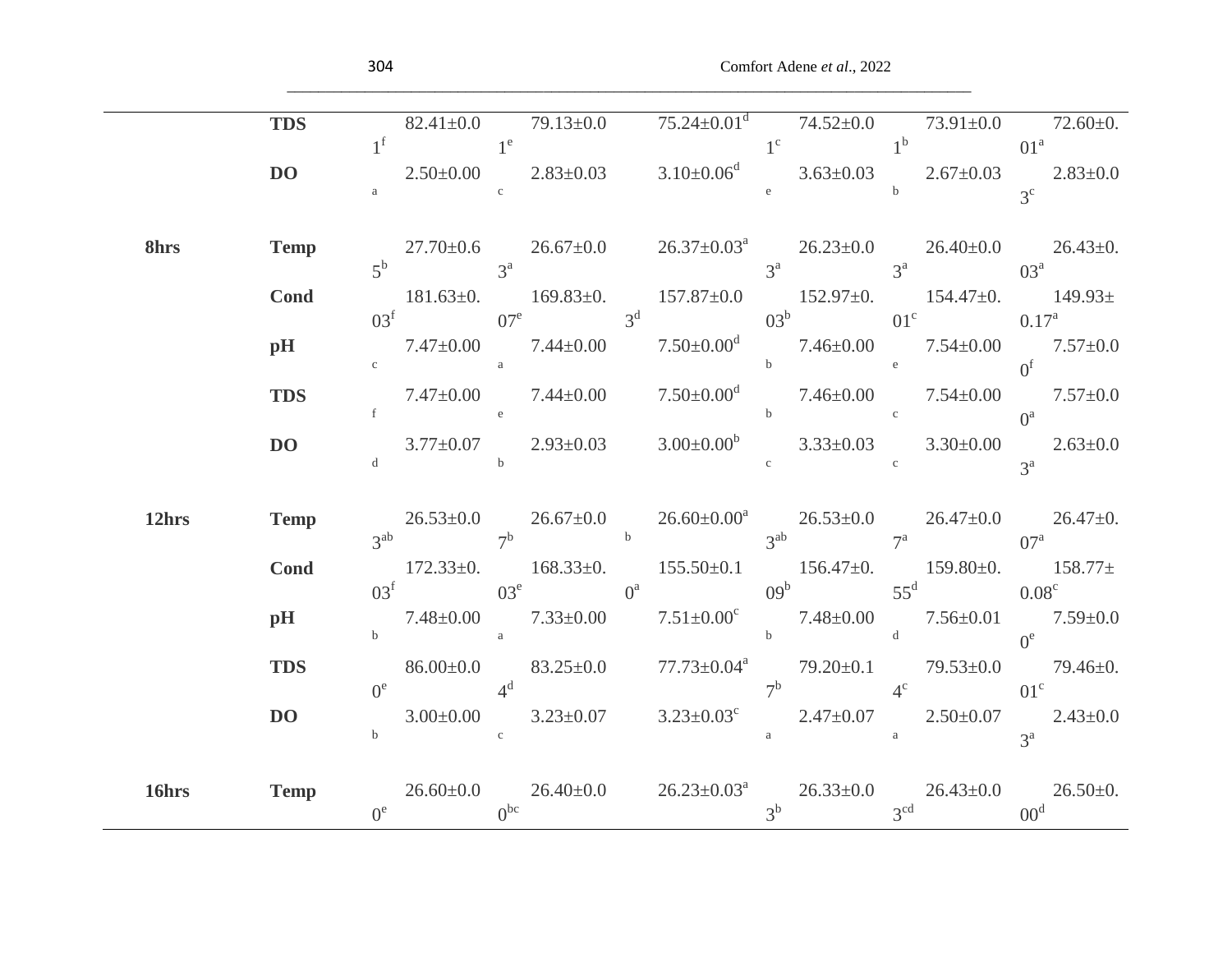\_\_\_\_\_\_\_\_\_\_\_\_\_\_\_\_\_\_\_\_\_\_\_\_\_\_\_\_\_\_\_\_\_\_\_\_\_\_\_\_\_\_\_\_\_\_\_\_\_\_\_\_\_\_\_\_\_\_\_\_\_\_\_\_\_\_\_\_\_\_\_\_\_\_\_\_\_\_\_\_\_\_\_\_\_\_\_\_\_\_

|       | Cond           |                                    |                               |                                      |                                         |  | $147.83 \pm 0.$ $164.30 \pm 0.$ $157.83 \pm 0.0$ $157.33 \pm 0.$ $164.30 \pm 0.$ $162.27 \pm 0.$                                                                                                        |
|-------|----------------|------------------------------------|-------------------------------|--------------------------------------|-----------------------------------------|--|---------------------------------------------------------------------------------------------------------------------------------------------------------------------------------------------------------|
|       |                |                                    |                               |                                      |                                         |  | $07^a$ $00^e$ $7^c$ $07^b$ $10^e$ $0.18^d$                                                                                                                                                              |
|       | pH             |                                    |                               |                                      |                                         |  | $7.45\pm0.00$ $7.49\pm0.00$ $7.56\pm0.01$ <sup>d</sup> $7.58\pm0.00$ $7.50\pm0.00$ $7.54\pm0.0$                                                                                                         |
|       |                |                                    | $\mathbf a$ b                 |                                      |                                         |  | $73.80 \pm 0.0$ $82.08 \pm 0.0$ $78.87 \pm 0.01$ <sup>c</sup> $78.66 \pm 0.0$ $82.32 \pm 0.0$ $80.77 \pm 0.$                                                                                            |
|       | <b>TDS</b>     |                                    |                               |                                      |                                         |  |                                                                                                                                                                                                         |
|       |                |                                    |                               |                                      |                                         |  | $1^a$ 0 <sup>e</sup> 0 <sup>b</sup> $1^f$ 01 <sup>d</sup>                                                                                                                                               |
|       | DO <b>DO</b>   |                                    |                               |                                      |                                         |  | $2.33\pm0.03$ $3.10\pm0.00$ $3.07\pm0.03$ $3.13\pm0.03$ $2.27\pm0.03$ $2.30\pm0.0$                                                                                                                      |
|       |                | $\alpha$ and $\alpha$ and $\alpha$ |                               |                                      | $\mathbf c$ and $\mathbf a$             |  | $0^a$                                                                                                                                                                                                   |
|       |                |                                    |                               |                                      |                                         |  |                                                                                                                                                                                                         |
| 20hrs | <b>Temp</b>    |                                    |                               |                                      |                                         |  | $26.57 \pm 0.0$ $26.43 \pm 0.0$ $26.47 \pm 0.03^a$ $26.40 \pm 0.0$ $26.50 \pm 0.0$ $26.67 \pm 0.$<br>3 <sup>c</sup> $0^{3d}$ $0^{3d}$ $0^{3d}$ $0^{3d}$ $0^{3d}$                                        |
|       |                |                                    |                               |                                      |                                         |  |                                                                                                                                                                                                         |
|       | Cond           |                                    |                               |                                      |                                         |  | 157.27±0. 175.33±0. 168.50±0.1 165.80±0. 157.70±0. 175.27±<br>13 <sup>a</sup> 07 <sup>e</sup> 0 <sup>d</sup> 06 <sup>c</sup> 10 <sup>b</sup> 0.13 <sup>e</sup> 0.13 <sup>e</sup>                        |
|       |                |                                    |                               |                                      |                                         |  |                                                                                                                                                                                                         |
|       | pH             |                                    |                               |                                      |                                         |  | 7.08±0.00 7.41±0.00 7.47±0.00° 7.54±0.00 7.55±0.00 7.49±0.0                                                                                                                                             |
|       |                |                                    |                               |                                      |                                         |  | a b $e$ f $0^d$ $(1.5-0.5)$                                                                                                                                                                             |
|       | <b>TDS</b>     |                                    |                               |                                      |                                         |  | 78.52±0.0 87.98±0.0 84.33±0.00 <sup>d</sup> 82.70±0.0 78.83±0.0 87.93±0.                                                                                                                                |
|       |                |                                    |                               |                                      |                                         |  | $1^a$ $1^f$ $1^c$ $1^b$ $01^e$                                                                                                                                                                          |
|       | DO <b>DO</b>   | $c$ e                              |                               |                                      |                                         |  | 3.40±0.00 3.20±0.00 $2.70\pm0.00^a$ 3.23±0.03 3.43±0.03 2.00±0.0                                                                                                                                        |
|       |                |                                    |                               |                                      | b c $\qquad \qquad c \qquad \qquad 0^d$ |  |                                                                                                                                                                                                         |
|       |                |                                    |                               |                                      |                                         |  |                                                                                                                                                                                                         |
| 24hrs | <b>Temp</b>    |                                    |                               |                                      |                                         |  | $26.40\pm0.0$ $26.43\pm0.0$ $26.43\pm0.03^a$ $26.40\pm0.0$ $26.40\pm0.0$ $26.63\pm0.$                                                                                                                   |
|       |                |                                    | $0^a$ 3 <sup>a</sup>          | $0^a$ and $0^a$ and $0^3$ b          |                                         |  |                                                                                                                                                                                                         |
|       | Cond           |                                    |                               |                                      |                                         |  | 149.70±0. 168.60±0. 171.77±0.0 164.80±0. 179.20±0. 171.73±                                                                                                                                              |
|       |                |                                    |                               |                                      |                                         |  | $10^a$ $00^c$ $3^d$ $00^b$ $10^e$ $0.07^d$                                                                                                                                                              |
|       | $\mathbf{p}$ H |                                    |                               |                                      |                                         |  |                                                                                                                                                                                                         |
|       |                |                                    |                               |                                      |                                         |  | $7.54\pm0.00$ $7.52\pm0.00$ $7.55\pm0.00^{d}$ $7.54\pm0.00$ $7.55\pm0.00$ $7.55\pm0.00$ $7.54\pm0.0$ $0^{b}$<br>$74.87\pm0.0$ $84.33\pm0.0$ $85.94\pm0.01^{d}$ $82.04\pm0.0$ $89.66\pm0.0$ $85.95\pm0.$ |
|       | <b>TDS</b>     |                                    | $2^{\text{a}}$ 0 <sup>c</sup> | $0^b$ 1 <sup>e</sup> 01 <sup>d</sup> |                                         |  |                                                                                                                                                                                                         |
|       |                |                                    |                               |                                      |                                         |  |                                                                                                                                                                                                         |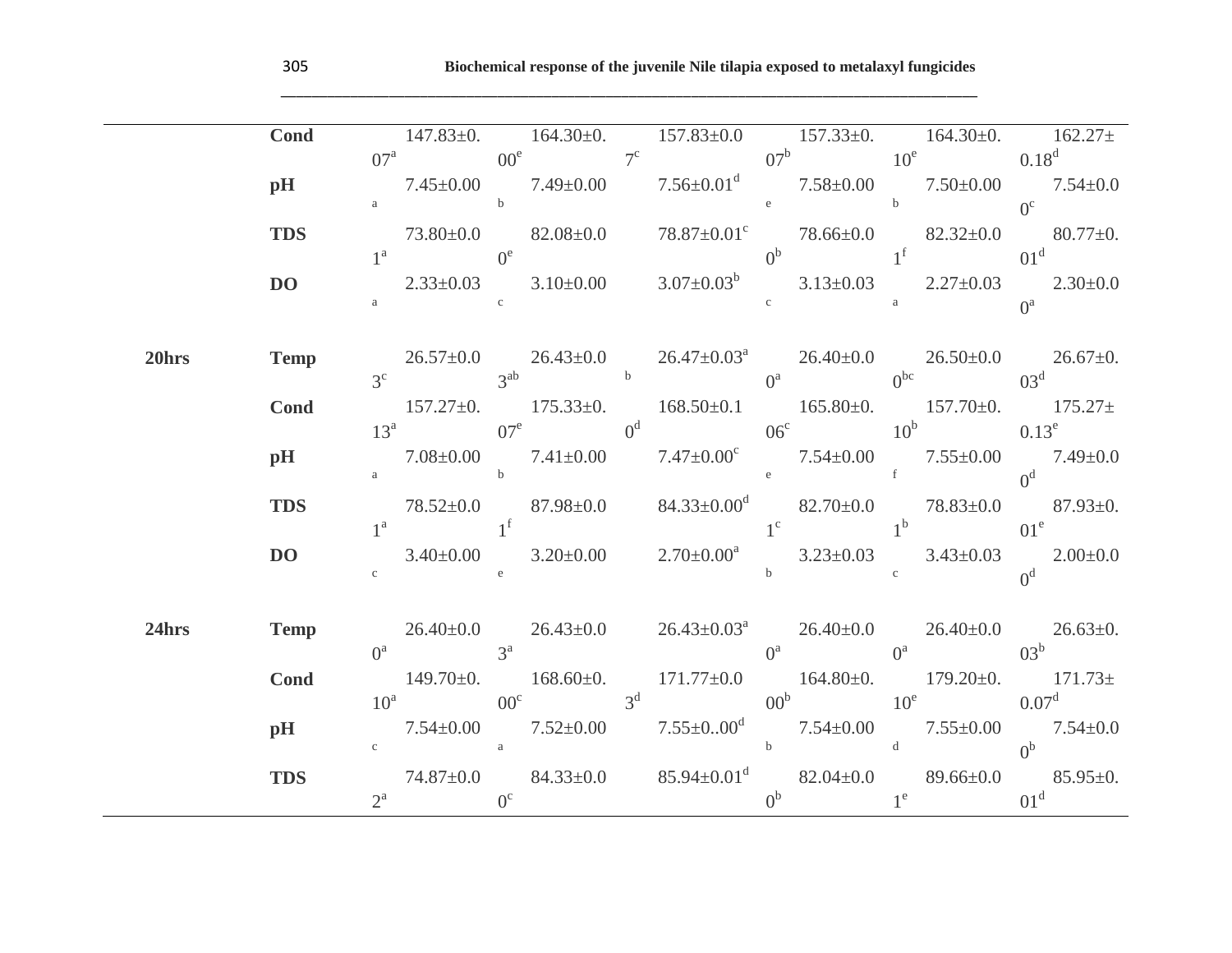| DO DO                                                                                                                                                                                                                                                                                                                                                                                        |  |
|----------------------------------------------------------------------------------------------------------------------------------------------------------------------------------------------------------------------------------------------------------------------------------------------------------------------------------------------------------------------------------------------|--|
| 3.00±0.00 3.43±0.03 2.13±0.03 <sup>a</sup> 3.27±0.07 3.20±0.00 2.20±0.0<br>ab 20 <sup>ab</sup> 20 <sup>ab</sup><br>$\mathbf a$ b                                                                                                                                                                                                                                                             |  |
|                                                                                                                                                                                                                                                                                                                                                                                              |  |
| $\begin{array}{ccccccccc} & 26.50 \pm 0.0 & & 26.47 \pm 0.0 & & 26.40 \pm 0.00^{\mathrm{a}} & & 26.63 \pm 00 & & 26.77 \pm 0.0 & & 26.80 \pm 0. \\ & & 3^{\mathrm{a}} & & 3^{\mathrm{b}} & & 3^{\mathrm{c}} & & 06^{\mathrm{c}} \\ \end{array}$<br>48hrs<br><b>Temp</b>                                                                                                                      |  |
|                                                                                                                                                                                                                                                                                                                                                                                              |  |
| 200.20 $\pm$ 0. 174.73 $\pm$ 0. 182.10 $\pm$ 0.1 165.87 $\pm$ 0. 181.47 $\pm$ 0. 175.47 $\pm$<br>Cond                                                                                                                                                                                                                                                                                        |  |
| $10^{\circ}$ 07 <sup>b</sup> 0 <sup>e</sup> 23 <sup>a</sup> 13 <sup>d</sup> 0.13 <sup>c</sup>                                                                                                                                                                                                                                                                                                |  |
| 7.52±0.00 7.49±0.00 7.45±0.00 <sup>a</sup> 7.60±0.12 7.52±0.00 7.69±0.0<br>pH                                                                                                                                                                                                                                                                                                                |  |
| a a $0^b$<br>100.17±0. 87.38±0.0 90.99±0.01 <sup>e</sup> 82.89±0.0 90.35±0.0 87.75±0.                                                                                                                                                                                                                                                                                                        |  |
| <b>TDS</b><br>100.17±0. 87.38±0.0<br>$1^{b}$<br>3.40±0.00<br>3.23±0.03<br>3.25±0.03<br>3.67±0.07 <sup>c</sup><br>3.20±0.00<br><sub>3</sub><br>3.40±0.00<br>3 <sup>b</sup><br>3.40±0.00<br>3 <sup>b</sup>                                                                                                                                                                                     |  |
| <b>DO</b>                                                                                                                                                                                                                                                                                                                                                                                    |  |
|                                                                                                                                                                                                                                                                                                                                                                                              |  |
|                                                                                                                                                                                                                                                                                                                                                                                              |  |
| $26.63\pm0.0$ $26.50\pm0.0$ $26.60\pm0.10^a$ $26.50\pm0.0$ $26.50\pm0.0$ $26.67\pm0.$<br><b>Temp</b><br>72hrs                                                                                                                                                                                                                                                                                |  |
| $9^a$ $0^a$ $0^3$ $0^3$ $0^3$ $0^3$                                                                                                                                                                                                                                                                                                                                                          |  |
| $\begin{array}{ccccccccc} & 155.67 \pm 0. & & 188.27 \pm 0. & & 180.73 \pm 0.0 & & 184.73 \pm 0. & & 177.67 \pm 0. & & 178.20 \pm & & & & & & 13^{\mathrm{f}} & & & & 13^{\mathrm{f}} & & & & 13^{\mathrm{f}} & & & & 13^{\mathrm{f}} & & & & 13^{\mathrm{f}} & & & & 13^{\mathrm{f}} & & & & 13^{\mathrm{f}} & & & & 13^{\mathrm{f}} & & & & 13^{\mathrm{f}} & & & & & 13^{\mathrm$<br>Cond |  |
|                                                                                                                                                                                                                                                                                                                                                                                              |  |
| pH                                                                                                                                                                                                                                                                                                                                                                                           |  |
|                                                                                                                                                                                                                                                                                                                                                                                              |  |
| 77.77±0.1 94.78±0.1 90.32±0.10 <sup>d</sup> 92.45±0.0 88.91±0.1 88.98±0.<br>0 <sup>a</sup> 0 <sup>f</sup> 94.78±0.1 90.32±0.10 <sup>d</sup> 92.45±0.0 0 <sup>b</sup> 88.91±0.1 01 <sup>c</sup><br><b>TDS</b>                                                                                                                                                                                 |  |
|                                                                                                                                                                                                                                                                                                                                                                                              |  |
| $3.60\pm0.00$ $3.50\pm0.03$ $3.23\pm0.03^a$ $3.50\pm0.00$ $3.43\pm0.03$ $2.60\pm0.0$<br>b $0^d$<br>DO                                                                                                                                                                                                                                                                                        |  |
|                                                                                                                                                                                                                                                                                                                                                                                              |  |
| 96hrs<br><b>Temp</b>                                                                                                                                                                                                                                                                                                                                                                         |  |
| $3^b$ $26.53\pm0.0$ $26.57\pm0.0$ $26.50\pm0.00^a$ $26.50\pm0.0$ $26.43\pm0.0$ $26.43\pm0.0$ $26.63\pm0.$                                                                                                                                                                                                                                                                                    |  |
| <b>Cond</b>                                                                                                                                                                                                                                                                                                                                                                                  |  |
| $\frac{169.83\pm0.}{07^a} \quad \frac{190.03\pm0.}{0^b} \quad \frac{183.30\pm0.1}{0^d} \quad \frac{195.33\pm0.}{07^f} \quad \frac{207.37\pm0.}{0.07^e} \quad \frac{196.47\pm0.}{0.07^e}$                                                                                                                                                                                                     |  |

\_\_\_\_\_\_\_\_\_\_\_\_\_\_\_\_\_\_\_\_\_\_\_\_\_\_\_\_\_\_\_\_\_\_\_\_\_\_\_\_\_\_\_\_\_\_\_\_\_\_\_\_\_\_\_\_\_\_\_\_\_\_\_\_\_\_\_\_\_\_\_\_\_\_\_\_\_\_\_\_\_\_\_\_\_\_\_\_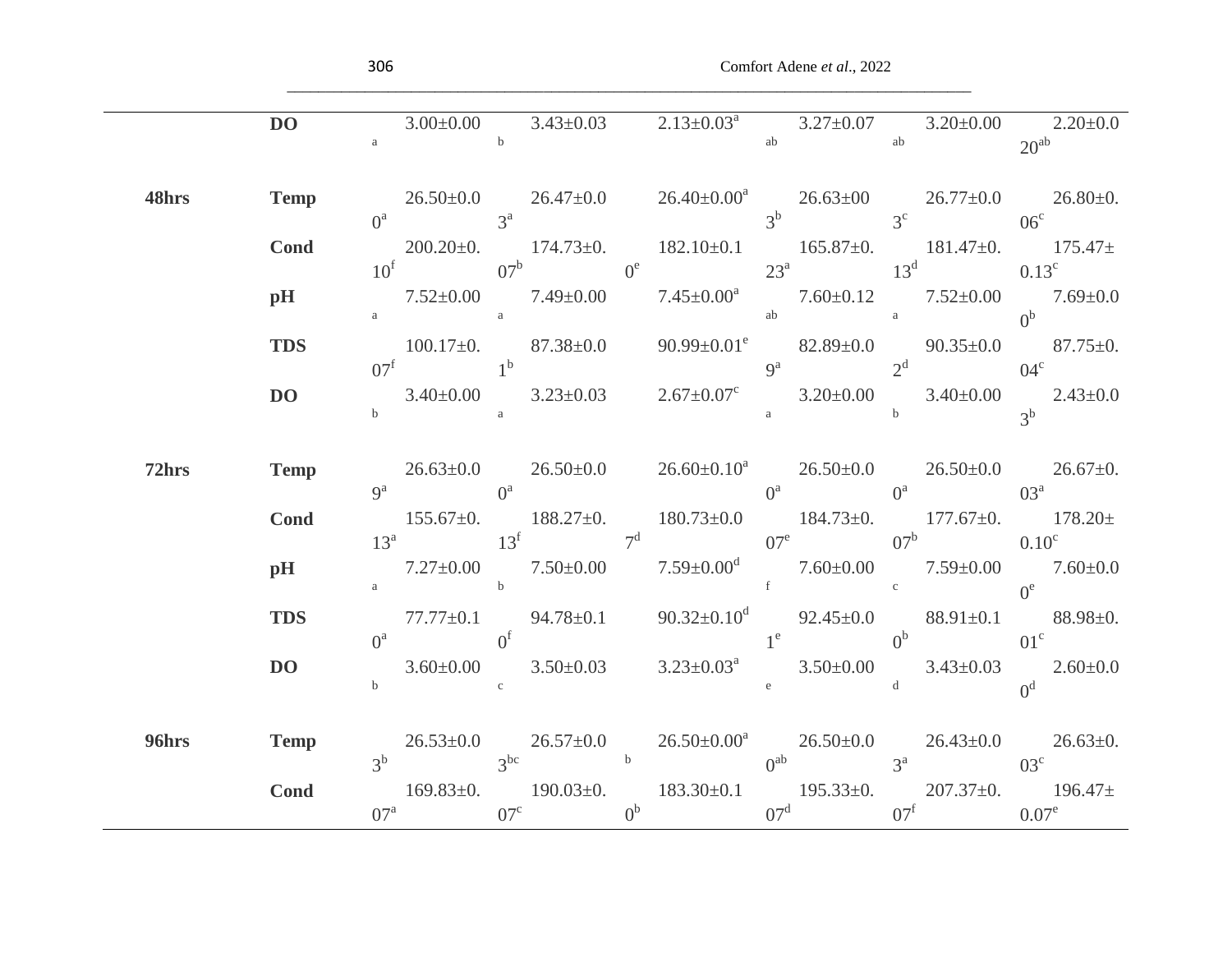|              | pH             |                 | $7.38 \pm 0.00$ |                 | $7.36 \pm 0.00$ |                | $7.32 \pm 0.00^a$           |              | $7.47 \pm 0.00$ |                 | $7.55 \pm 0.00$ |                 | $7.83 \pm 0.0$ |
|--------------|----------------|-----------------|-----------------|-----------------|-----------------|----------------|-----------------------------|--------------|-----------------|-----------------|-----------------|-----------------|----------------|
|              |                | $\mathbf{c}$    |                 | b               |                 |                |                             | d            |                 |                 |                 |                 |                |
|              |                |                 | $84.88 \pm 0.0$ |                 | $94.98 \pm 0.0$ |                | $91.65 \pm 0.01^b$          |              | $97.64 \pm 0.0$ |                 | $103.67 \pm 0.$ |                 | $98.42 \pm 0.$ |
|              | <b>TDS</b>     |                 |                 |                 |                 |                |                             |              |                 |                 |                 |                 |                |
|              |                | 1 <sup>a</sup>  |                 | $1^{\circ}$     |                 |                |                             |              |                 | 07 <sup>t</sup> |                 | 01 <sup>e</sup> |                |
|              | <b>DO</b>      |                 | $3.55 \pm 0.00$ |                 | $3.45 \pm 0.00$ |                | $3.20 \pm 0.00^{\circ}$     |              | $3.40 \pm 0.00$ |                 | $3.34 \pm 0.03$ |                 | $2.65 \pm 0.0$ |
|              |                | $\mathbf{c}$    |                 | a               |                 |                |                             |              |                 | a               |                 | 0 <sup>d</sup>  |                |
|              |                |                 |                 |                 |                 |                |                             |              |                 |                 |                 |                 |                |
|              |                |                 |                 |                 |                 |                |                             |              |                 |                 |                 |                 |                |
| <b>After</b> | <b>Temp</b>    |                 | $26.57 \pm 0.0$ |                 | $26.50 \pm 0.0$ |                | $26.57 \pm 0.03^{\text{a}}$ |              | $26.60 \pm 0.0$ |                 | $26.57 \pm 0.0$ |                 | $26.57 \pm 0.$ |
|              |                | $3^a$           |                 | $6^a$           |                 |                |                             | $\Omega^a$   |                 | $3^a$           |                 | 03 <sup>a</sup> |                |
|              |                |                 | $156.23 \pm 0.$ |                 | $187.33 \pm 0.$ |                | $184.97 \pm 3.7$            |              | $194.97 \pm 2.$ |                 | $196.17 \pm 4.$ |                 | $190.40 \pm$   |
|              | <b>Cond</b>    |                 |                 |                 |                 |                |                             |              |                 |                 |                 |                 |                |
|              |                | 03 <sup>a</sup> |                 | $03^{bc}$       |                 | 1 <sup>b</sup> |                             | $67^{\circ}$ |                 | 43              |                 | 3.00            |                |
|              | pH             |                 | $7.28 \pm 0.00$ |                 | $7.25 \pm 0.00$ |                | $7.30 \pm 0.07^{\text{a}}$  |              | $7.50 \pm 0.06$ |                 | $7.69 \pm 0.07$ |                 | $7.83 \pm 0.0$ |
|              |                | a               |                 | a               |                 |                |                             |              |                 | $\mathbf{c}$    |                 | $O^{c}$         |                |
|              |                |                 |                 |                 |                 |                |                             |              |                 |                 |                 |                 |                |
|              | <b>TDS</b>     |                 | $73.13 \pm 0.1$ |                 | $95.39 \pm 1.0$ |                | $93.24 \pm 2.03^b$          |              | $98.52 \pm 0.9$ |                 | $98.53 \pm 1.7$ |                 | $95.74 \pm 1.$ |
|              |                | $3^a$           |                 | 0 <sup>bc</sup> |                 |                |                             | $7^{\circ}$  |                 | $7^{\circ}$     |                 | $33^{bc}$       |                |
|              | D <sub>O</sub> |                 | $3.50 \pm 0.00$ |                 | $3.57 \pm 0.33$ |                | $3.53 \pm 0.03^{\text{a}}$  |              | $3.57 \pm 0.03$ |                 | $3.53 \pm 0.03$ |                 | $3.20 \pm 0.0$ |
|              |                | a               |                 | a               |                 |                |                             |              |                 | a               |                 | O <sup>a</sup>  |                |
|              |                |                 |                 |                 |                 |                |                             |              |                 |                 |                 |                 |                |

\_\_\_\_\_\_\_\_\_\_\_\_\_\_\_\_\_\_\_\_\_\_\_\_\_\_\_\_\_\_\_\_\_\_\_\_\_\_\_\_\_\_\_\_\_\_\_\_\_\_\_\_\_\_\_\_\_\_\_\_\_\_\_\_\_\_\_\_\_\_\_\_\_\_\_\_\_\_\_\_\_\_\_\_\_\_\_\_\_\_

Note: Means with the same column followed by the same letter are not significantly different (p>0.05) from each other.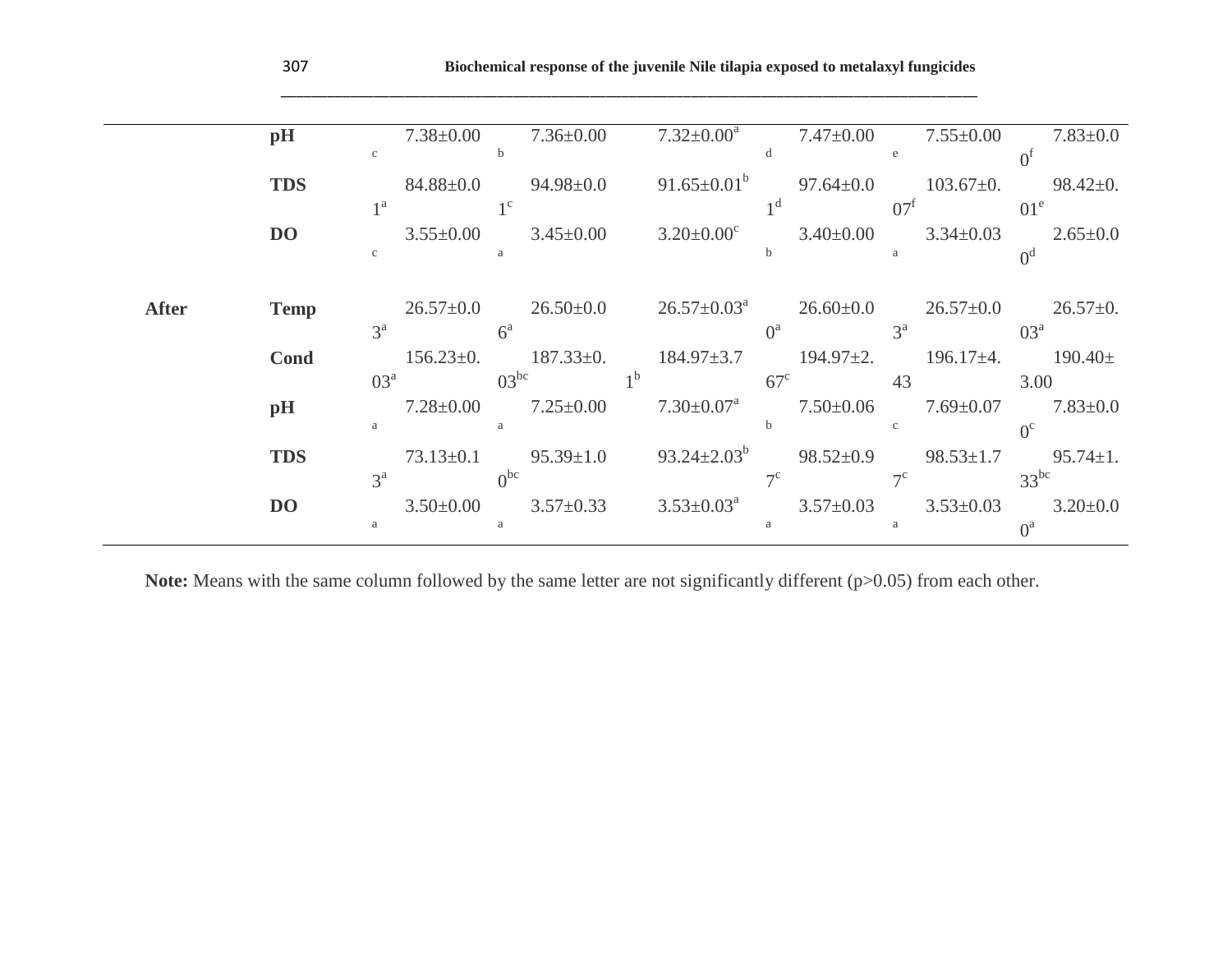# **Table 3: Behavioral responses of** *O. niloticus* **exposure to metalaxyl fungicide KEY: - = absent, + = present.**

|                |                   |    |           |    | 24 hours exposure (ml) |    |                    |    | 48        | hours |    | exposure |                   |    |           | 72 hours exposure (ml) |           |                          |                   |    | 96        | hours     |           | exposure  |
|----------------|-------------------|----|-----------|----|------------------------|----|--------------------|----|-----------|-------|----|----------|-------------------|----|-----------|------------------------|-----------|--------------------------|-------------------|----|-----------|-----------|-----------|-----------|
| <b>Behavio</b> |                   |    |           |    |                        |    | (ml)               |    |           |       |    |          |                   |    |           |                        |           |                          | (ml)              |    |           |           |           |           |
| $\mathbf{r}$   |                   |    |           |    |                        |    |                    |    |           |       |    |          |                   |    |           |                        |           |                          |                   |    |           |           |           |           |
|                | $\boldsymbol{.0}$ | 00 | $\bf{00}$ | 00 | $\bf{00}$              | 00 | $\boldsymbol{0}$ . | 00 | $\bf{00}$ | 00    | 00 | 00       | $\boldsymbol{.0}$ | 00 | $\bf{00}$ | 00                     | $\bf{00}$ | $\bf{00}$                | $\boldsymbol{.0}$ | 00 | $\bf{00}$ | <b>00</b> | $\bf{00}$ | $\bf{00}$ |
| Loss of        |                   |    |           |    |                        |    |                    |    |           |       |    |          |                   |    |           |                        |           |                          |                   |    |           |           |           |           |
| reflex         |                   |    |           |    |                        |    |                    |    |           |       |    |          |                   |    |           |                        |           |                          |                   |    |           |           |           |           |
| Air            |                   |    |           |    |                        |    |                    |    |           |       |    |          |                   |    |           |                        |           |                          |                   |    |           |           |           |           |
| gulping        |                   |    |           |    |                        |    |                    |    |           |       |    |          |                   |    |           |                        |           |                          |                   |    |           |           |           |           |
| Erratic        |                   |    |           |    |                        |    |                    |    |           |       |    |          |                   |    |           |                        |           |                          |                   |    |           |           |           |           |
| swimming       |                   |    |           |    |                        |    |                    |    |           |       |    |          |                   |    |           |                        |           |                          |                   |    |           |           |           |           |
| Fin            |                   |    |           |    |                        |    |                    |    |           |       |    |          |                   |    | $\sim$    |                        |           | $\overline{\phantom{a}}$ |                   |    |           |           |           |           |
| deformation    |                   |    |           |    |                        |    |                    |    |           |       |    |          |                   |    |           |                        |           |                          |                   |    |           |           |           |           |
| <b>Molting</b> |                   |    |           |    |                        |    |                    |    |           |       |    |          |                   |    |           |                        |           |                          |                   |    |           |           |           |           |

\_\_\_\_\_\_\_\_\_\_\_\_\_\_\_\_\_\_\_\_\_\_\_\_\_\_\_\_\_\_\_\_\_\_\_\_\_\_\_\_\_\_\_\_\_\_\_\_\_\_\_\_\_\_\_\_\_\_\_\_\_\_\_\_\_\_\_\_\_\_\_\_\_\_\_\_\_\_\_\_\_\_\_\_\_\_\_\_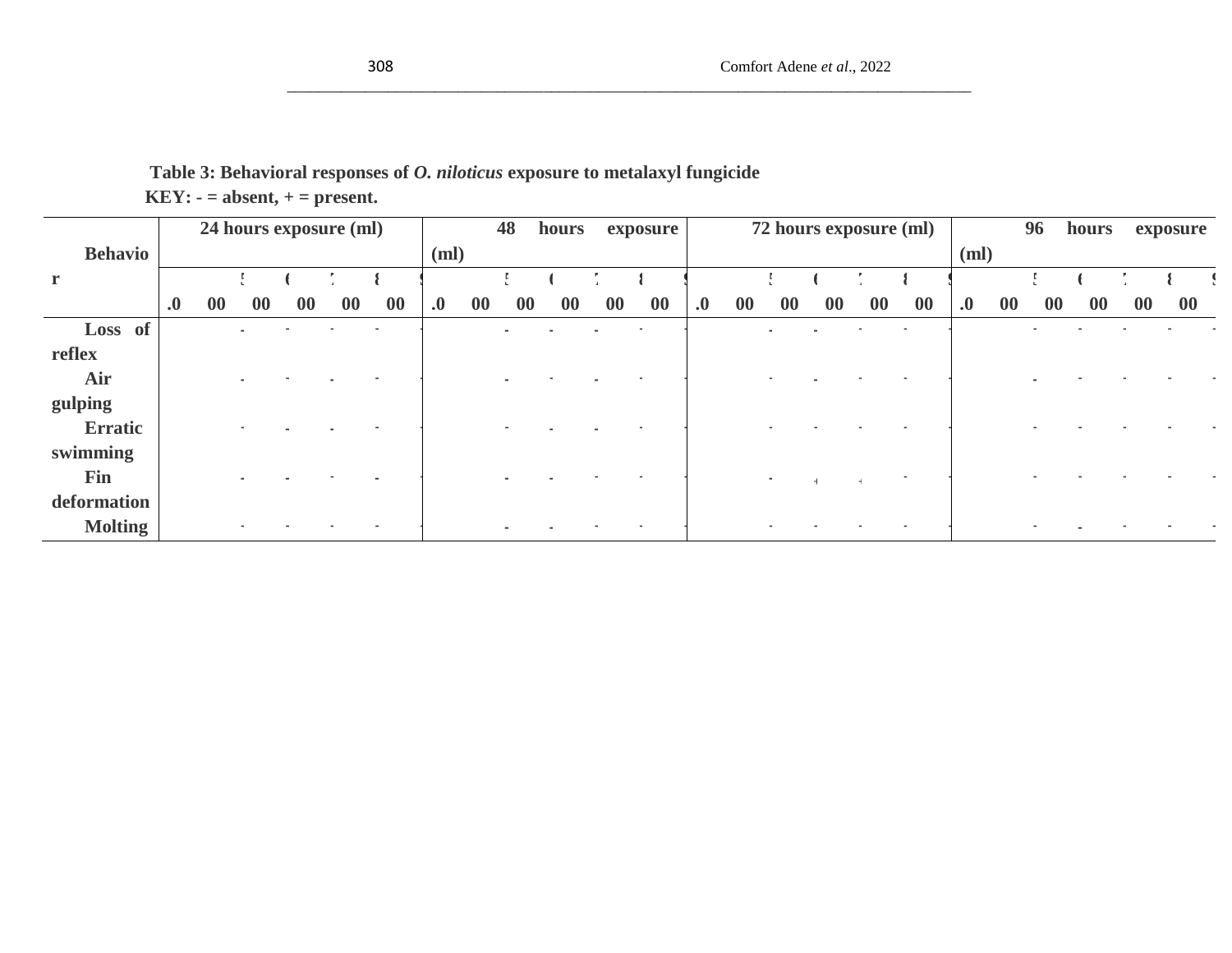

**Figure 1**: Log of concentration of metalaxyl fungicide and its probit value for juvenile Nile Tilapia *Oreochromis niloticus*

The results of the Kaplan-Meier technique of survival analysis were depicted in Figure "2" and Table "4". The results explain the survival rate of juvenile Nile Tilapia *Oreochromis niloticus* under different concentrations of metalaxyl fungicide. From the figure, it was revealed that the average survival at 50% of events was 72 h. The survival rate declines with an increase in the concentration used as the treatment. The chance of survival gets worse between the treatments of 700 ml and 900 ml. The control has not recorded any death as expected, while the events are minimal in the treatments 500 ml and 600 ml. In the Table "4", no event (death) was recorded in the control between 24 to 96h of the experiment. In treatment 500 ml, the chance of survival reduces as the time increases, at 24h it was about 90% chance of survival but gets worse by the time it reaches 96h (approximately 12% chance). About 85% of survival chance was recorded at 24h and nearly 11% by the time it reaches 96h under the 600 ml concentration. Again, it was noted that the chance of survival (85%) at a 24h period was the same for 600 ml and 700 ml concentrations but there is a clear difference for 700 ml at 96h where no survival was recorded. The chance of survival under 800 ml and 900 ml at 24h was approximately 80% and 75%, respectively and both recorded no survivor at 96h.

**ELSEVIER** 

**IUCAT** 



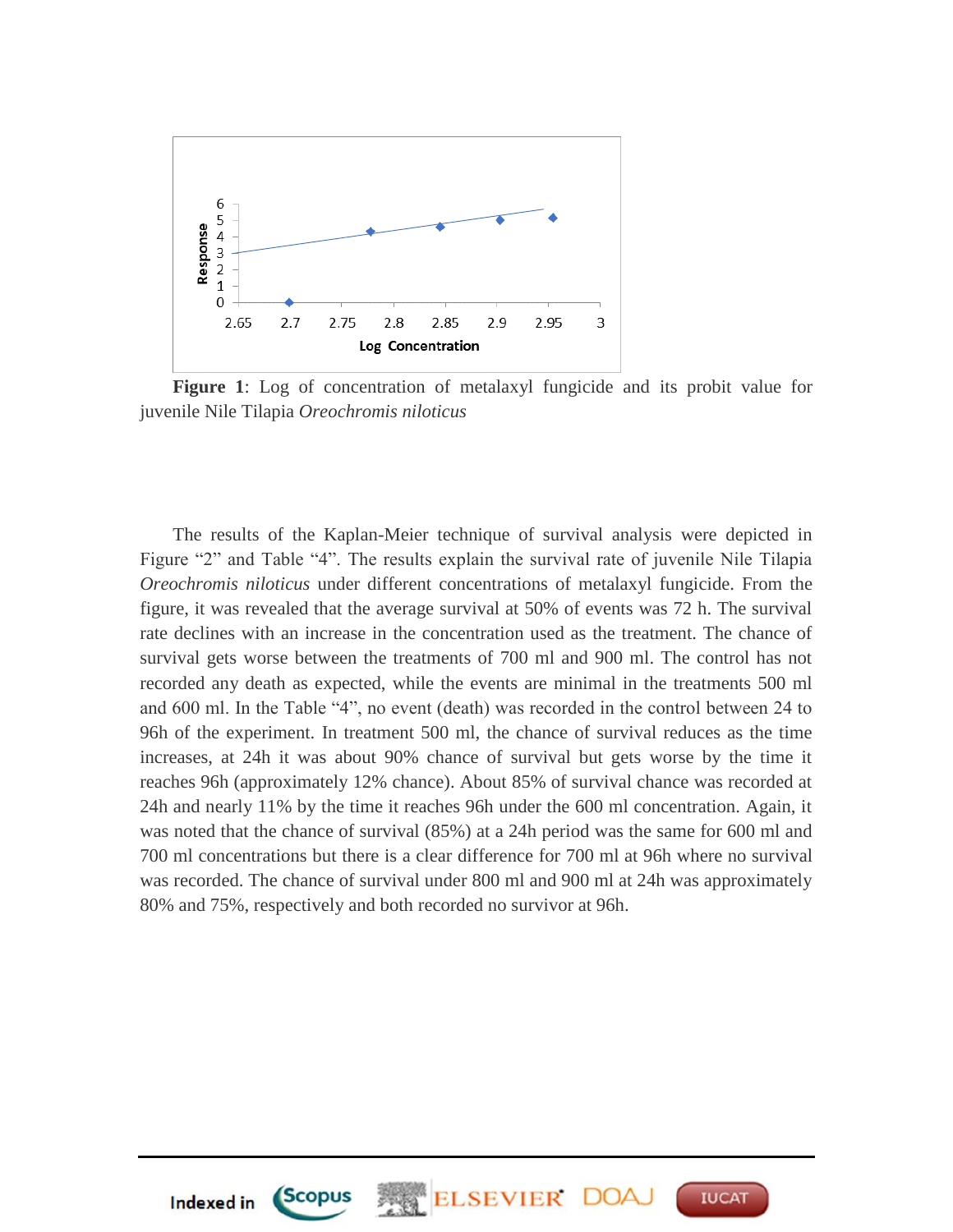

**Figure 2: Kaplan-Meier Survival Curves Based on the Treatments**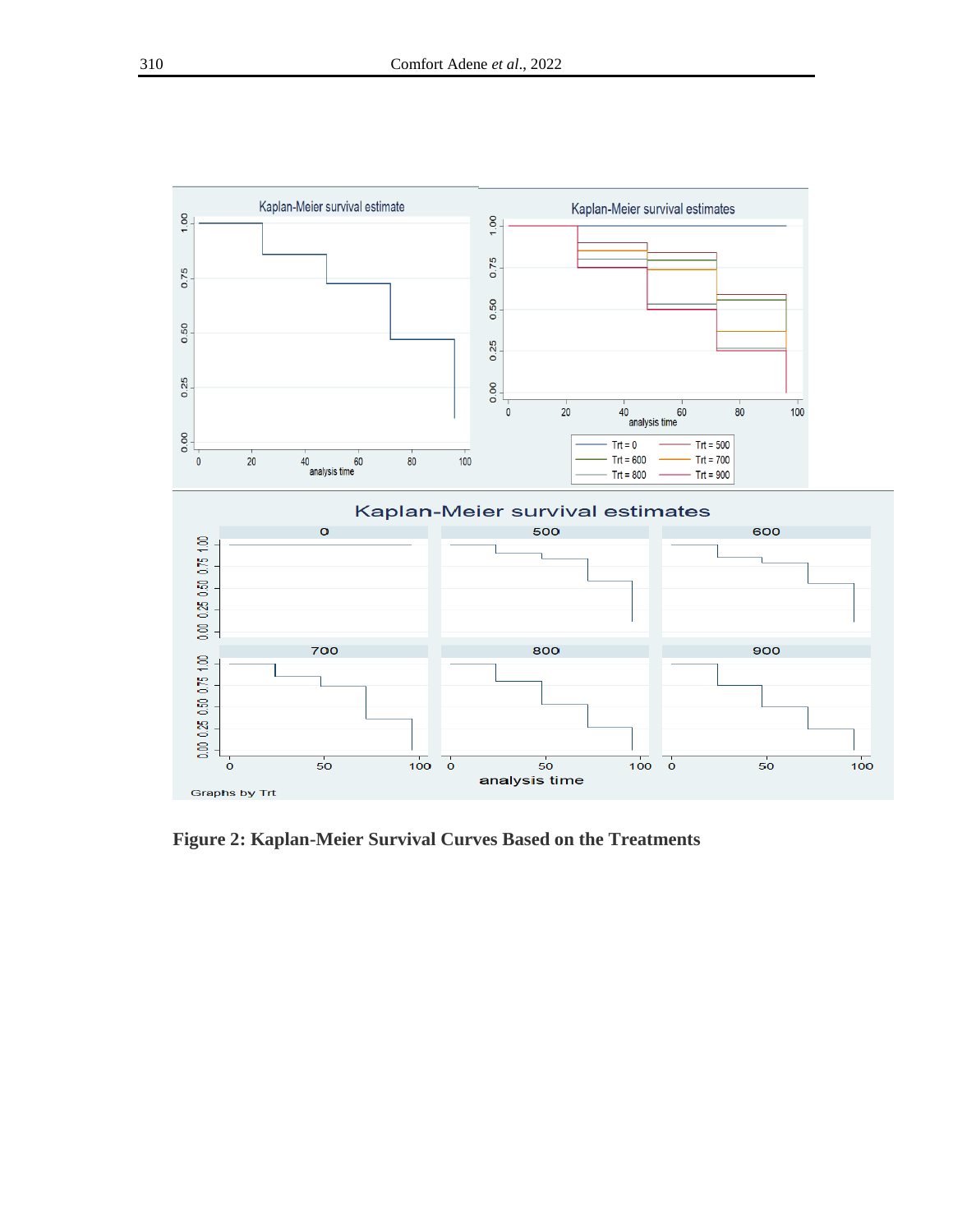|         | analysis time _t: Hours |                |                |          |        |                  |        |
|---------|-------------------------|----------------|----------------|----------|--------|------------------|--------|
|         | Beg.                    |                | Net            | Survivor | Std.   |                  |        |
| Time    | Total Fail Lost         |                |                | Function | Error  | [95% Conf. Int.] |        |
| $Trt=0$ |                         |                |                |          |        |                  |        |
| 24      | 20                      | 0              | 5              | 1,0000   |        |                  |        |
| 48      | 15                      | 0              | 5              | 1.0000   |        |                  |        |
| 72      | 10                      | 0              | 5              | 1.0000   |        |                  |        |
| 96      | $-5$                    | 0              | 5              | 1.0000   |        |                  |        |
| Trt=500 |                         |                |                |          |        |                  |        |
| 24      | 20                      | 2              | 3              | 0.9000   | 0.0671 | 0.6560           | 0.9740 |
| 48      | 15                      | $\mathbf{1}$   | 4              | 0.8400   | 0.0853 | 0.5792           | 0.9459 |
| 72      | 10                      | 3              | $\overline{2}$ | 0.5880   | 0.1356 | 0.2883           | 0.7971 |
| 96      | 5                       | 4              | $\mathbf{1}$   | 0.1176   | 0.1086 | 0.0068           | 0.3990 |
| Trt=600 |                         |                |                |          |        |                  |        |
| 24      | 20                      | 3              | $\overline{2}$ | 0.8500   | 0.0798 | 0.6038           | 0.9490 |
| 48      | 15                      | $\mathbf{1}$   | 4              | 0.7933   | 0.0925 | 0.5374           | 0.9173 |
| 72      | 10                      | 3              | $\overline{2}$ | 0.5553   | 0.1319 | 0.2730           | 0.7661 |
| 96      | 5                       | 4              | 1              | 0.1111   | 0.1028 | 0.0066           | 0.3818 |
| Trt=700 |                         |                |                |          |        |                  |        |
| 24      | 20                      | 3              | $\overline{2}$ | 0.8500   | 0.0798 | 0.6038           | 0.9490 |
| 48      | 15                      | $\overline{2}$ | 3              | 0.7367   | 0.1018 | 0.4766           | 0.8816 |
| 72      | 10                      | 5              | 0              | 0.3683   | 0.1271 | 0.1400           | 0.6020 |
| 96      | 5                       | 5              | 0              | 0.0000   |        |                  |        |
| Trt=800 |                         |                |                |          |        |                  |        |
| 24      | 20                      | 4              | 1              | 0.8000   | 0.0894 | 0.5511           | 0.9198 |
| 48      | 15                      | 5              | 0              | 0.5333   | 0.1142 | 0.2936           | 0.7244 |
| 72      | 10                      | 5              | 0              | 0.2667   | 0.1018 | 0.0974           | 0.4722 |
| 96      | 5                       | 5              | 0              | 0.0000   |        |                  |        |
| Trt=900 |                         |                |                |          |        |                  |        |
| 24      | 20                      | 5              | 0              | 0.7500   | 0.0968 | 0.4999           | 0.8875 |
| 48      | -15                     | 5              | 0              | 0.5000   | 0.1118 | 0.2713           | 0.6919 |
| 72      | 10                      | 5              | 0              | 0.2500   | 0.0968 | 0.0910           | 0.4485 |
| 96      | 5                       | 5              | Ø              | 0.0000   |        |                  |        |
|         |                         |                |                |          |        |                  |        |

**Table 4: The Results of Mean Time to Death of Juvenile Nile Tilapia**  *Oreochromis niloticus* **under the Concentration of Metalaxyl Fungicide**

failure d: Event == 1

The incident rate at 95% confidence intervals was depicted in Table "5". The incident rate's trend increases as the concentration increases. The results showed that the average incident rate at 500 ml concentration was 0.8% with 95% confidence intervals (CI) of 0.4% to 1.5%. For 600 ml, the average incident rate at 95% CI was 0.9% (0.5 – 1.7%). About 1.3% (0.7 – 2.1%) incident rate at 95% CI was observed under 700 ml,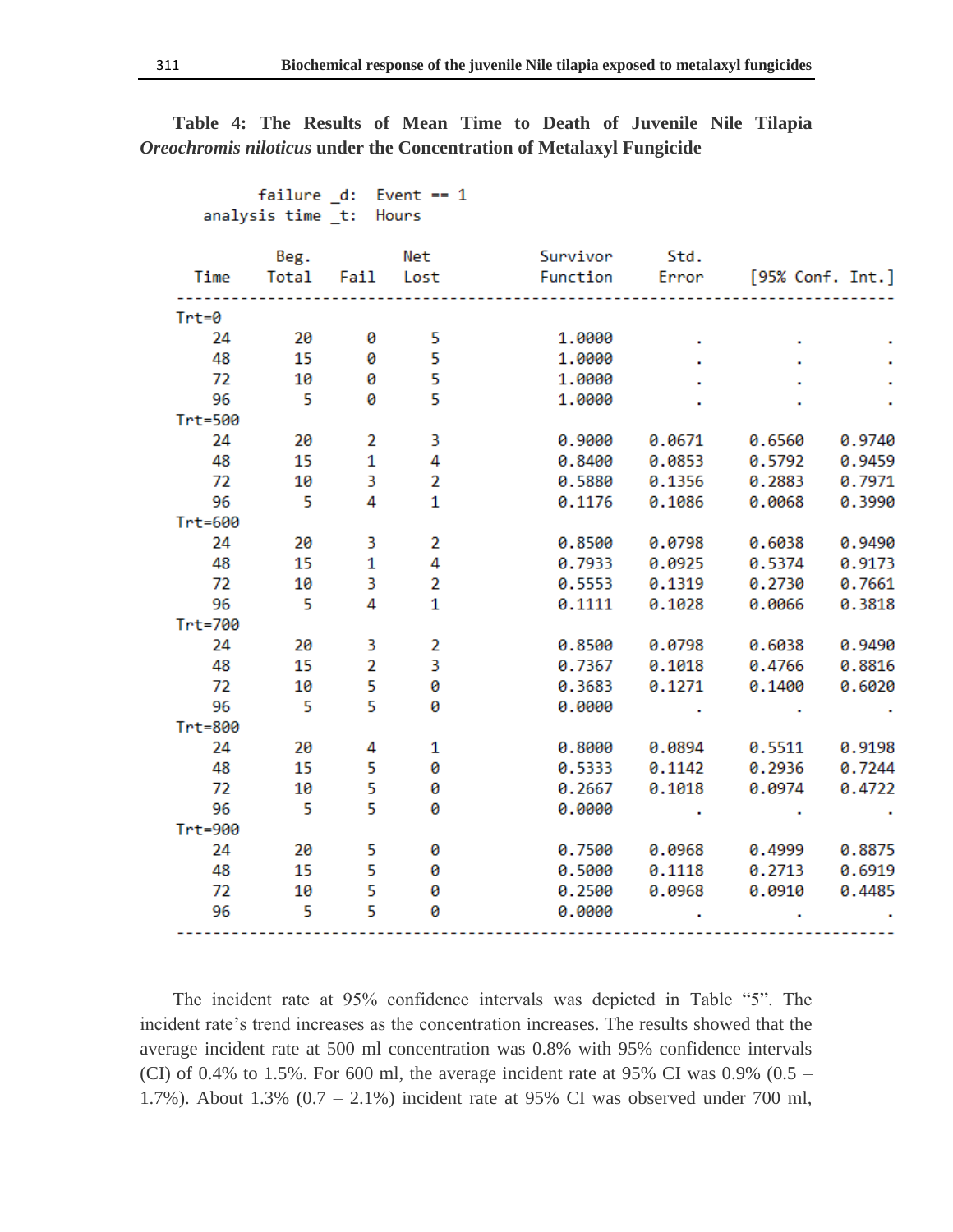while  $1.6\%$  ( $1.0 - 2.5\%$ ) and  $1.7\%$  ( $1.1 - 2.6\%$ ) for 800 ml and 900 ml, respectively, were recorded as the average incident rate at 95% CI.

### **Table 5: Incident Rate Estimates by Treatments (Trt)**

Estimated rates and lower/upper bounds of 95% confidence intervals (120 records included in the analysis)

| Trt | D  | γ           | Rate        | Lower     | Upper     |
|-----|----|-------------|-------------|-----------|-----------|
| ø   | ø  | $1.2e+03$   | $0.0e + 00$ |           |           |
| 500 | 10 | $1.2e + 03$ | 0.0083333   | 0.0044838 | 0.0154879 |
| 600 | 11 | $1.2e + 03$ | 0.0091667   | 0.0050765 | 0.0165523 |
| 700 | 15 | $1.2e + 03$ | 0.0125000   | 0.0075358 | 0.0207343 |
| 800 | 19 | $1.2e + 03$ | 0.0158333   | 0.0100993 | 0.0248228 |
|     |    |             |             |           |           |
| 900 | 20 | $1.2e + 03$ | 0.0166667   | 0.0107526 | 0.0258335 |
|     |    |             |             |           |           |

The Log-rank test was used to test and confirm the null hypothesis that there is no significant difference in the survival times between the treatments at all time points in the experiment. The summary of the results was depicted in Table "6". Using Chi-square test, it was showed that there is significant difference given the coefficient of 35.07 at 1% probability level.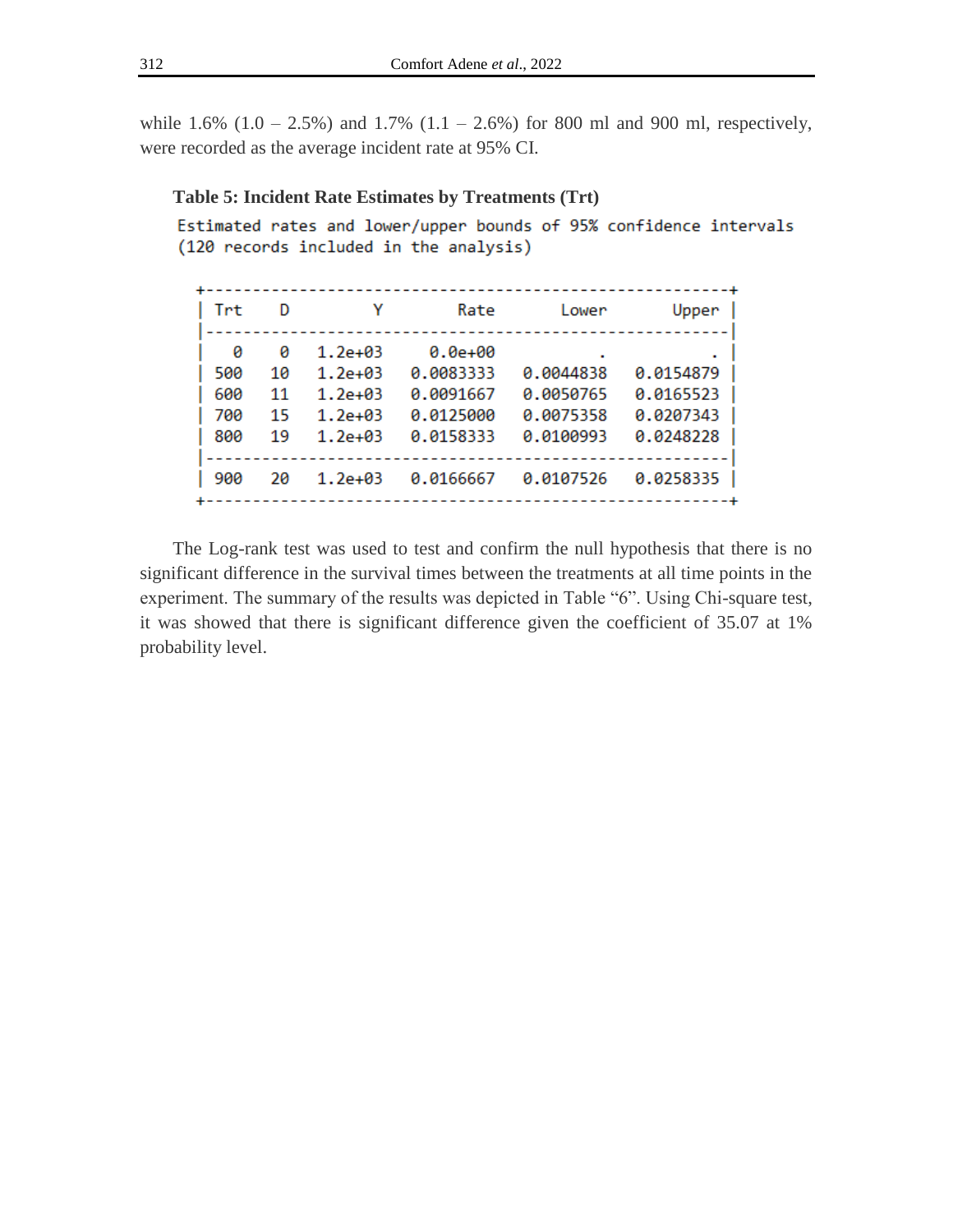|       | <b>Events</b>     | <b>Events</b> |  |  |
|-------|-------------------|---------------|--|--|
| Trt   | observed          | expected      |  |  |
|       |                   |               |  |  |
| 0     | 0                 | 12.50         |  |  |
| 500   | 10                | 12.50         |  |  |
| 600   | 11                | 12.50         |  |  |
| 700   | 15                | 12.50         |  |  |
| 800   | 19                | 12.50         |  |  |
| 900   | 2Ø                | 12.50         |  |  |
|       |                   |               |  |  |
| Total | 75                | 75.00         |  |  |
|       |                   |               |  |  |
|       | chi2(5)           | 35.07         |  |  |
|       | $Pr>\chi$ hi $2=$ | 0.0000        |  |  |

**Table 6: Test of Difference in Survival Times using Log-rank Test**

Log-rank test for equality of survivor functions

Table "7" revealed the results of the hazard ratio estimated from the Cox Regression. The time at risk was 7200, while the failure was 75. The model has a goodness of fit given the correct negative signed of Log-likelihood of 292.14 with a statistical significance of Chi-square value of 32.91 at a 1% probability level. It is evident from the Table "7" that the survival of fishes is all influenced by the treatments at all concentrations in the experiment. The positive coefficients indicated a positive relationship between the treatment and hazard for the terminal event (death). This means that higher values on the treatment's coefficient are associated with less survival time (until the terminal event). The coefficient of 500 ml concentration was 1.24 times the risk of the event compared with the control. Also, 600 ml concentration was 1.36 times the risk of the event compared with the control while 700 ml concentration was 1.86 times the risk of the event compared with the control. The 800 ml concentration was 2.35 times the risk of the event compared with the control while 900 ml concentration was 2.47 times the risk of the event compared with the control in the experiment.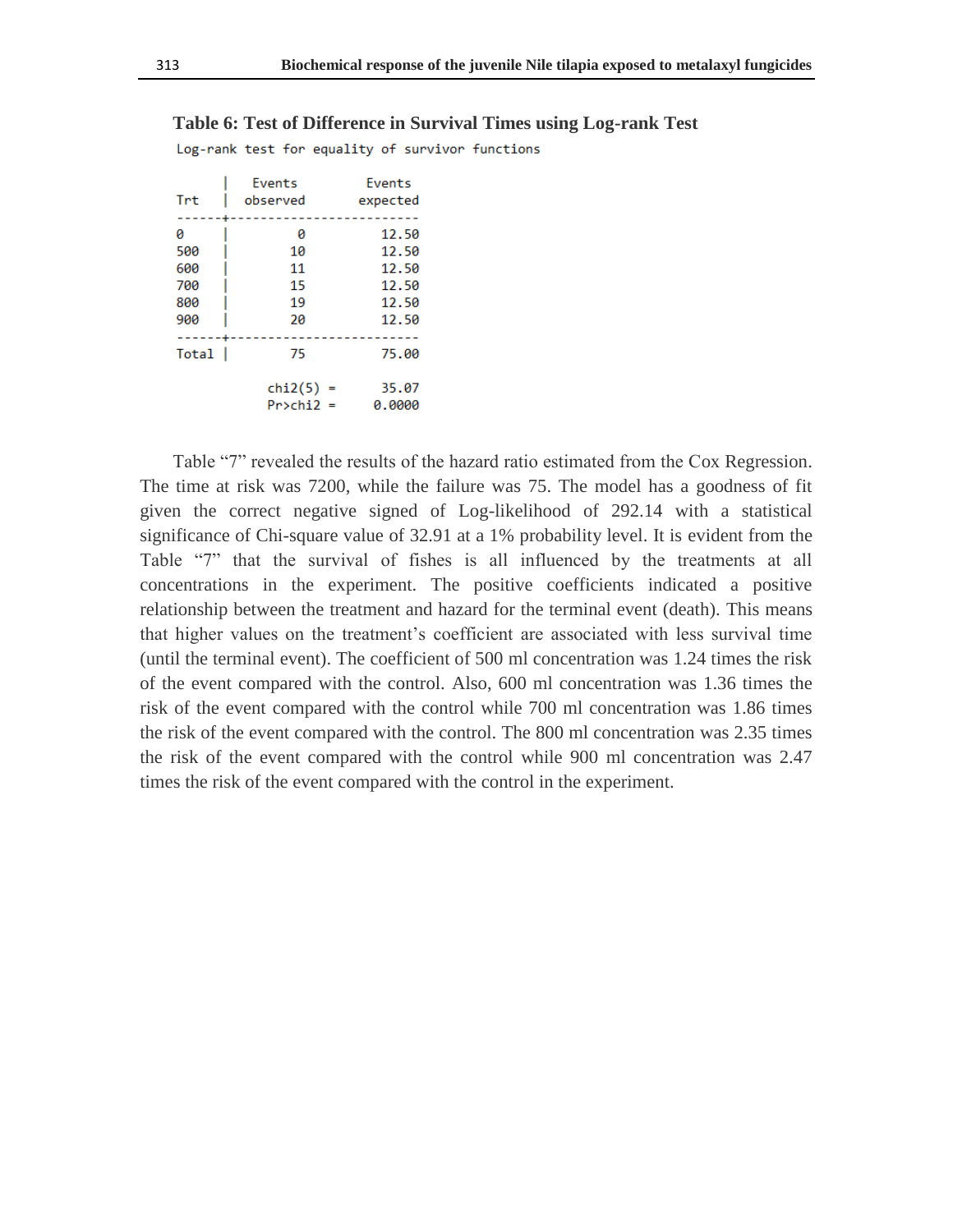#### **Table 7: Estimates of Treatments in Cox Regression**

Cox regression -- Breslow method for ties

| No. of subjects $=$ |                | 120          |       |        | Number of obs   | $\equiv$ | 120                  |
|---------------------|----------------|--------------|-------|--------|-----------------|----------|----------------------|
| No. of failures $=$ |                | 75           |       |        |                 |          |                      |
| Time at risk        | $\blacksquare$ | 7200         |       |        |                 |          |                      |
|                     |                |              |       |        | $LR$ chi2 $(4)$ | $=$      | 32.91                |
| $Log$ likelihood =  |                | Prob > chi2  |       |        | 0.0000          |          |                      |
|                     |                |              |       |        |                 |          |                      |
|                     |                |              |       | P >  z |                 |          | [95% Conf. Interval] |
| Trt                 |                |              |       |        |                 |          |                      |
| 500                 | $1.24e+09$     |              |       |        |                 |          |                      |
| 600                 | $1.36e+09$     | $5.95e+08$   | 48.13 | 0.000  | $5.78e+08$      |          | $3.20e + 09$         |
| 700                 | $1.86e+09$     | 7.58e+08     | 52.28 | 0.000  | $8.34e+08$      |          | $4.13e+09$           |
| 800                 | $2.35e+09$     | $9.18e + 08$ | 55.23 | 0.000  | $1.09e + 09$    |          | $5.05e+09$           |
| 900                 | $2.47e+09$     | $9.58e+08$   | 55.85 | 0.000  | $1.16e+09$      |          | $5.29e+09$           |
|                     |                |              |       |        |                 |          |                      |

#### **DISCUSSION**

The mortality rates observed in the present study were clearly proportional to the increase in the dosage of metalaxyl. The  $LC_{50}$  of mtalaxyl to juvenile *O. niloticus* is was found to be 7.41 ml. This is similar to what was observed by Nimai *et al*., 2016 (11.68 mg) in the acute toxic effect of Mancozeb to *O. mossambicus*. The result of the 96h  $LC_{50}$ also corresponds with the findings on *punctatus ticto* (12.95 mg/l), *Clarias batracus* adult (14.36 mg/l), and fingerlings (14.04 mg/l) by **Srivastava and Singh (2013).**

The analysis of the biochemical parameters in aquatic organisms is mostly used to monitor the effect of pollutants on their health status. Moreover, biochemical parameters can serve as markers for toxicant exposure and its effects on fish **(Vutukuru, 2003)**. In this study, there is an increase in the activities of AST at 800 ml and ALT at 700 ml in the plasma of *O. niloticus* exposed to metalaxyl, which indicates that the exposure to metalaxyl caused tissue damage in fish. Transaminases play an important role in protein metabolism, especially in the liver. Large amounts of ALT and AST are released into the blood as a consequence of liver damage. The increase in ALT and AST activities might have been due to hepatocellular damage caused by exposure to metalaxyl. Increase in the plasma activities of AST and ALT has been reported in *O. mykiss* and *Channa punctatus* exposed to diazinon and monocrotophos, respectively, by **Banaee** *et al.* **(2011) and Agrahari** *et al.* **(2006).** This observation in this study is in line with the report by **Agrahari** *et al.* **(2007), Velisek** *et al.* **(2009), and Karmakar** *et al.* **(2016)** who noticed increased activities of AST and ALT in fish exposed to various concentrations of monocrotophos, deltamethrin and malathion for different time intervals. They all observed that ALT and AST activities might increase in the blood of fish exposed to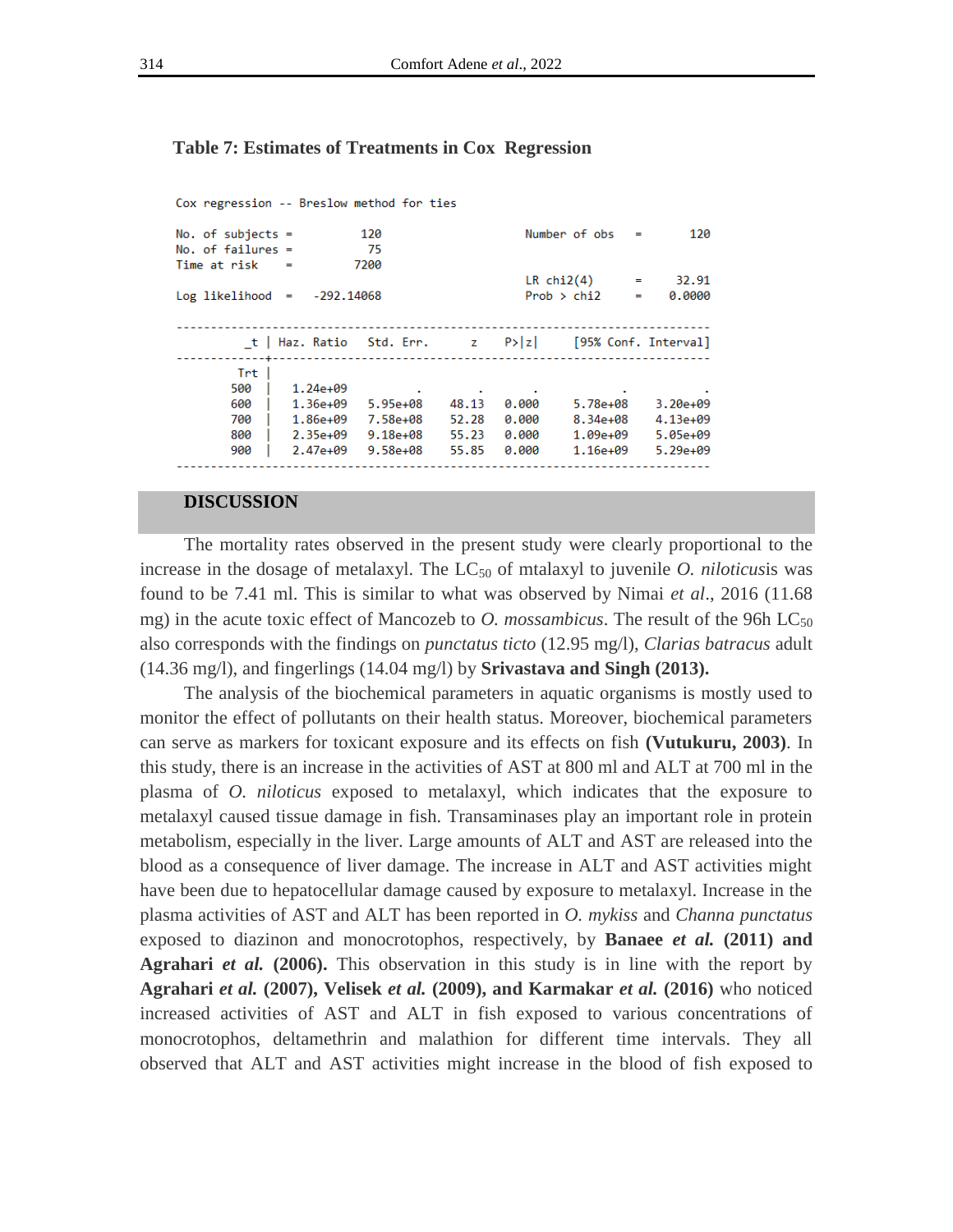pesticides due to induction of metabolic shifts in protein catabolism or lysis of hepatic cell membrane and leakage of these enzymes into the bloodstream of fish.

Hyperproteinemia was observed with increase in concentration of the toxicant. The increase in total protein observed in juvenile *O. niloticus* fish exposed to metalaxyl fungicide is in agreement with the work of **Dhunsi and Oranusi (2011)** on Biochemical profile of *Clarias gariepinus* exposed to chemical additives effluent. This is also similar to the work of **Onuc and Uner (1999)** who reported an increase in liver protein when *Cyprinus capio* was exposed to 2,4- Diamine. However, the observed increase in total protein observed in this study is contrary to the findings of **Li** *et al.* **(2010)** who reported decline in total protein after exposing *Oncorhynchus mykiss* to fungicides. **Farsani** *et al.*  **(2015)** also observed decrease in total protein of *Cyprinus carpio* exposed to Carboxinthiram.

Hepatobiliary disorder may also lead to decreased cholesterol clearance from the blood and its elevated concentration in plasma, as was revealed in this study. The increase in cholesterol level observed in this study corroborates the findings of **Sevcikova**  *et al.* **(2016)** who documented an increase in cholesterol level of *Cyprinus carpio* after exposure to copper but contrary to what was reported by **Dahunsi and Oranusi (2011)** on biochemical profile of *Clarias gariepinus* exposed to sub-lethal concentration of chemical additives effluent. Since cholesterol and proteins are essential components of cell membranes, enzymes, and several stress marker hormones, determination of alteration in their concentrations in the fish blood could also provide critical information about liver and kidney tissue dysfunctions, impairment in metabolic pathways, and immune disorders **(Bharti and Rasool, 2021).**

An increase in creatinine level was observed after exposure of *O. niloticus* to metalaxyl fungicide. The increase in creatinine seen in this study could have resulted from glomerular dysfunction or increased renal tissue breakdown, or decreased urinary clearance by the kidney. The increase in creatinine observed in this study is in agreement with the observation of **Amin and Hashem (2012)** also reported abnormality in the increase of creatinine in *Clarias gariepinus* exposed to deltamethrin.

A significant difference was observed in water quality parameters such as pH, total dissolved solid and dissolved oxygen after the introduction of the toxicant. However, the temperature, conductivity and salinity were not significantly different after introducing the toxicant Water quality plays an important role in influencing fish survival, growth performance and reproduction. Unstable water quality affects aquatic animals including fish by causing mortality and change in behavior **(Akinsorotan, 2014).**

Behavioral alterations in fish are the most sensitive signs of potential lethal effects of pesticide exposure **(Rauf and Arain, 2013; Banaee** *et al.,* **2011).** The behavioral responses observed during *O. niloticus* exposure to metalaxyl in the study are similar to observations made by **Alkahemal-Balawi** *et al.* **(2011)** on the responses of *Cyprinus carpio* exposed to different concentrations of fenthion. The abnormal behavior displayed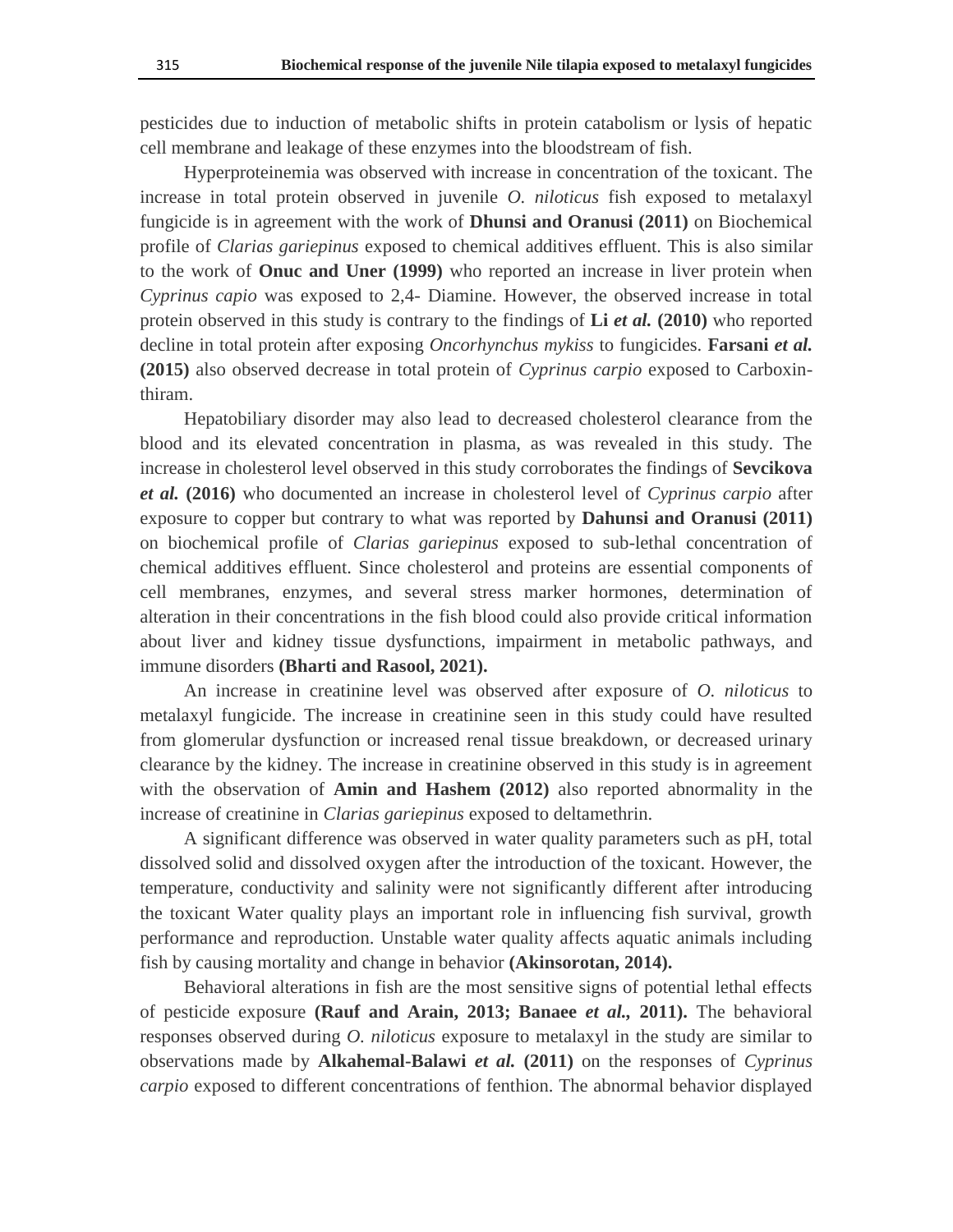by fish in the experimental groups include; loss of reflex, air gulping, erratic swimming, fin deformation and molting, which is due to inhibition of acetylcholinesterase activity leading to accumulation of acetylcholine in cholinergic synapses thus causing hyper stimulation of the toxicants and became exhausted owing to respiratory difficulty. Swimming performance is considered one of the measures which could serve as a possible sensitive sign of sub-lethal toxic exposure **(Adewumi** *et al.,* **2018).** It has been reported that under stress conditions, fish become hyperactive, perhaps to get out of the stressful medium and would need an increased amount of oxygen to meet their energy demand **(Alkahemal-Balawi** *et al.,* **2011).**

The Kaplan-Meier survival probability estimates and curves were used to compare the survival time of the juvenile Nile Tilapia (O. niloticus) under different concentrations of metalaxyl fungicide in the experiment. The probability of survival when the fish is exposed to the concentration at different level at a point in time recorded event (death). This indicates that the presence of metalaxyl fungicide in water cause a threat to the existence of fish and other aquatic organisms. This is because the control recorded no event and it was statistically different from the treated variables. From the results in Figure "2" and Table "4", the trend of survival time decreases as the hours of exposure and concentration increases. There is association between mortality rate and the high concentration of metalaxyl and it gets worse with longer hours of exposure. The average survival time was 72h above which mortality count is catastrophic and detrimental in any habitation. The survival time at 96h under the concentration of 700 ml and above has been zero, meaning that *O. niloticus* cannot survive in a medium of metalaxyl of 700 ml and above at 96h of exposure. Using different approach and toxicant (hydroelectric turbines), **Jahannes** *et al***. (2021)** recorded average fish mortality of 22.3% (95% CI 17.5 – 26.7%), which is higher than the value gotten at 900 ml concentration in this study. Also, **Sahr** *et al***. (2022)** reported that the pathogenicity of *Strptococcus agalactiae* was confirmed in *O. niloticus* at 90% cumulative mortality using counting technique. Furthermore, the incident rate increases with the increase in the concentration as depicted in the Table "5". The control has no incidence meaning that the water is safe for the fish when it is void of toxic substances. The concentration at 900 ml recorded the highest rate of about 1.7% and the duration of occurrence (D) in the Table "5" indicated about 20 times of terminal event compared to when no concentration of metalaxyl fungicide is added in a medium. This is a great economic loss if times 20 deaths are recorded within 96h when there is presence of any toxic substance such as the case of metalaxyl fungicide. This was also confirmed by **Wafaa** *et al***. (2022)** who used nano-composites as a toxicant and reported that high concentrations alter the biochemical functions of organisms.

The difference in survival times was confirmed and established by the results of Chi-square test in the Table "6". The difference is evident that using any concentration of metalaxyl fungicide is detrimental to the fish. The survival times of the fish at different levels of the concentration also differs. It means that time is also a critical factor in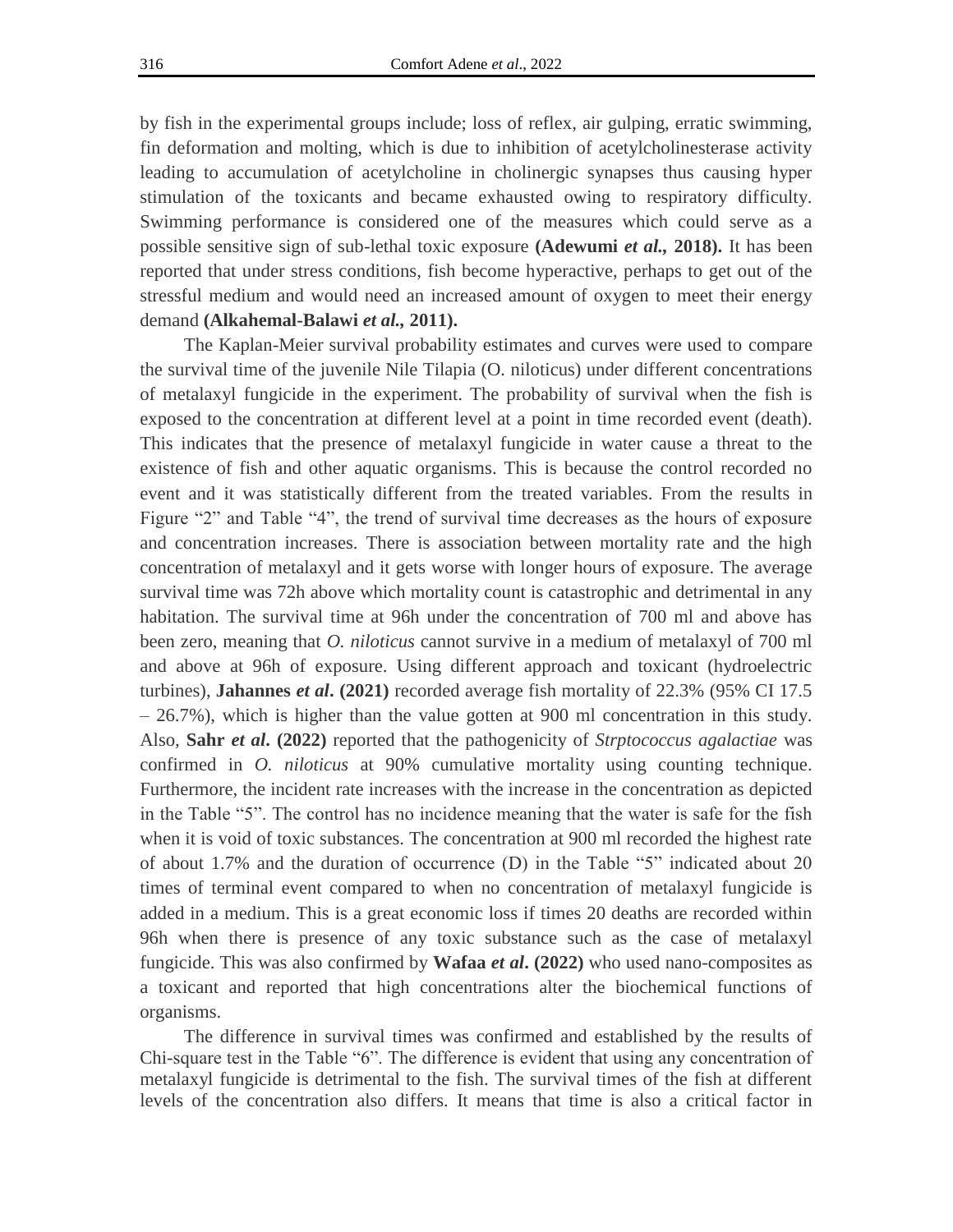explaining mortality rate when an organism is exposed to any toxic substance as also stated by **Falmata** *et al***. (2019).** The Cox Regression approach is useful when modeling the time to a specific event based on the value of the treatment **(Fagbamigbe** *et al.,* **2018)**. The main statistical output is the hazard ratio which is the hazard in treatment experiment divided by the hazard in the control experiment. According to the Table 7, all the treatments significantly influenced the survival time. The positive coefficients indicate a worse prognosis effect of the treatment on the fish in the experiment. There is very high tendency of failure (death) at 900 ml concentration by 2.47 times for every addition of one hour's exposure. The significant trend was noticed in all the treatment. The results further buttress the graphical representation estimates of Kaplan-Meier curves above.

## **CONCLUSION**

In conclusion, metalaxyl was toxic to *O. niloticus*. This study clearly indicates that the presence of metalaxyl in fresh water reservoirs, even in small concentration, causes deleterious effects on biochemical parameters of fish and will potentially disturb their survivability in the natural environment. On the average, in not more than 72 h, the probability of survival is 50% and the more the concentration of metalaxyl fungicide, the less the survival rate of the *O. niloticus*. The chance of survival at 96h at any concentration above 700 ml of metalaxyl fungicide will lead to terminal event (death). Therefore, the combination of longer hours of exposure and higher concentration of metalaxyl fungicide is highly associated with the mortality rate of fish and also have the potential to change the aquatic medium, affecting the tolerance limit of aquatic fauna and flora, as well as creating danger to the ecosystem.

#### **REFERENCES**

- **Adedeji, O. B.; Adeyemo, O. K. and Agbede, S. A.** (2009). Effects of diazinon on blood parameters in the African catfish (*Clarias gariepinus*). Afri. J. Biotech*.*, 8(16): 3940 - 3950.
- **Adeyemi, S.O.; Bankole, N.O.; Adikwu, I. A. and Akombu, P. M.** (2009). Food and feeding habits of some commercially important fish species in Gbedikere Lake, Bassa, Kogi State, Nigeria. International Journal of Lakes and Rivers, 2(1): 31-36.
- **Adewumi, B.; Michael, O. A. and Damilohun, S. M.** (2018). Histological and Behavioural Changes of *Clarias gariepinus* Juveniles Exposed to Chlorpyrifos and DDforce. International Journal of Biological Sciences and Applications, 5(1): 1-12.
- **Agrahari, S.; Gopal, K. and Pandey, K. C.** (2006). Biomarkers of monocrotophos in a freshwater fish, *Channa punctatus* (Bloch). *J. Envir. Biol.*, 37(2): 453-457.
- **Agrahari, S.; Pandey, K.C. and Gopal, K.** (2007). Biochemical alteration induced by monocrotophos in the blood plasma of fish, *Channa punctatus* (Bloch). Pesticide Biochemistry and Physiology, 88(3): 268-272.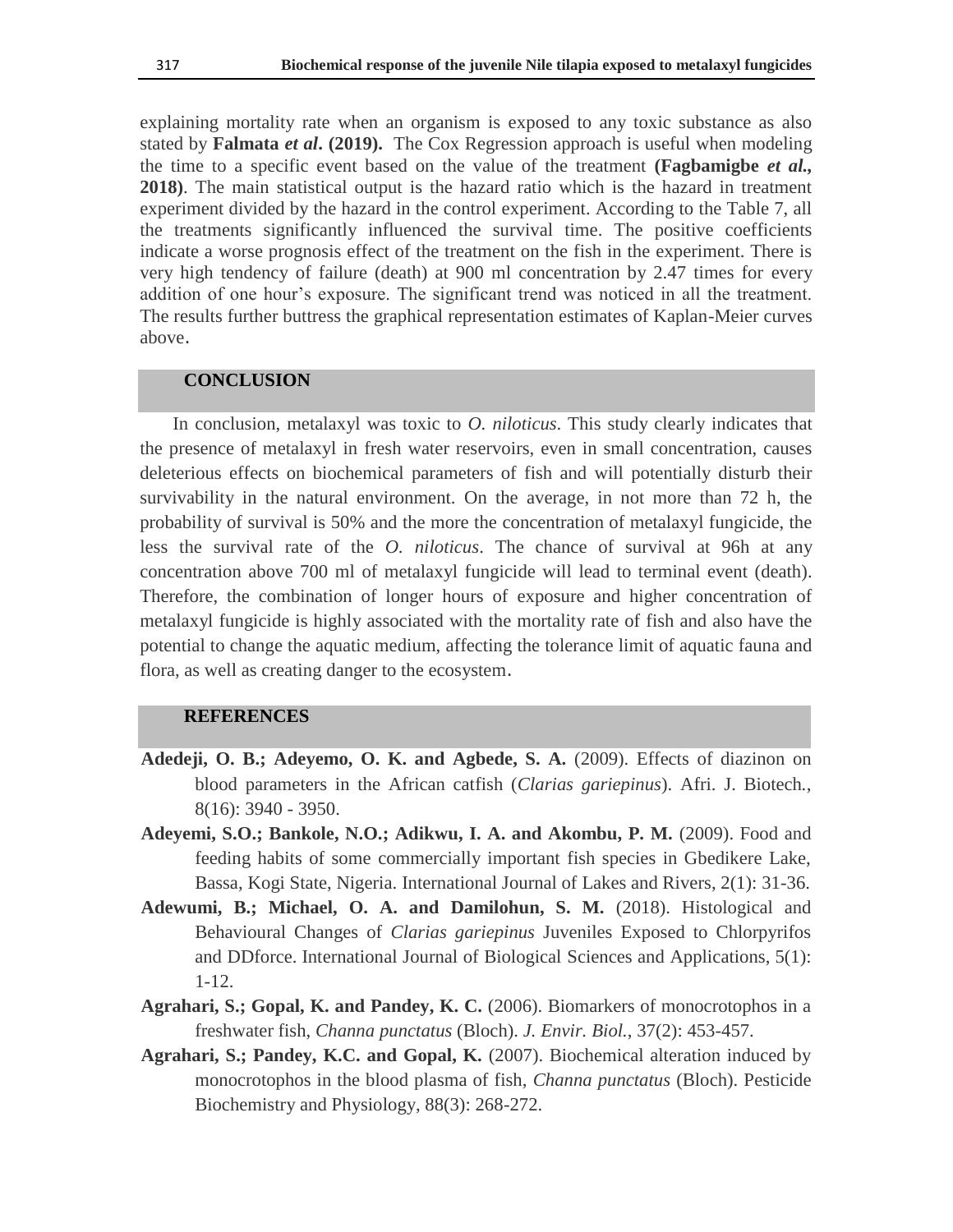- **Alkahemal-Balawi, H. F.; Ahmad, Z.; Al-Akel, A. S.; Al-Misned, F.; Suliman, E. A. M. and Al-Ghanim, K. A.** (2011). Toxicity bioassay of lead acetate and effects of its sub-lethal exposure on growth, haematological parameters and reproduction in *Clarias gariepinus*. African journal of biotechnology, 10(53): 11039-11047.
- **Allison, P.D.** (2010). Survival Analysis Using SAS®: A Practical Guide. Second Edition. SAS Institute Inc., Cary.
- **Akinsorotan, A.M.** (2014). Toxicity of dizensate (glyphosate herbicide) on *Clarias gariepinus* fingerlings. Advanced Research in Biological Sciences*,* 2 (1): 55 – 67.
- **Amin, K.A. and Hashem, K.S.** (2012). Deltamethrin-induced oxidative stress and biochemical changes in tissues and blood of catfish (*Clarias gariepinus*): antioxidant defense and role of alpha-tocopherol. BMC Vet. Research, *8*(1): 1-8.
- **Ayoola, S. O.** (2008). Histopathological Effect of Glyphosate on Juvenile African Catfish (*Clarias gariepinus*). American and Eurasian Journal of Agricultural and Environmental Sciences, 4 (3): 362-367.
- **Banaee, M.; Sureda, A.; Mirvaghefi, A.R. and Ahmadi, K.** (2011). Effects of diazinon on biochemical parameters of blood in rainbow trout (*Oncorhynchus mykiss*). Pesticide Biochemistry and Physiology, 99(1): 1 - 6.
- **Bergmeyer, H.U.; Herder, M. and Ref, R.** (1986). International federation of clinical chemistry (IFCC). Journal of Clinical Chemistry and Clinical Biochemistry, *24*(7): 497-510.
- **Bharti, S. and Rasool, F.** (2021). Analysis of the biochemical and histopathological impact of a mild dose of commercial malathion on *Channa punctatus* (Bloch) fish. Toxicology Reports, 8(1): 443-455.
- **Cannon, D.C.; Olitzky. O. and Iukpen, A.** (1972). Proteins. In: Clinical Chemistry, Principles and Techniques, 2nd Edition, New York. Pp 407-421.
- **Dahunsi, S.O.; Oranusi, S.U. and Ishola, R.O.** (1999). Biochemical Profile of Clarias gariepinus exposed sub-lethal concentration of chemical additives effluent. International Journal of Research in Environmental Science and Technology,  $1(4): 52 - 58.$
- **Desai, B. and Parikh, P.** (2012). Impact of Curzate (fungicide) on Hematological Parameters of *Oreochromis mossambicus*. International Journal of Engineering Research, 3(7): 1 - 6.
- **Ding, F.; Li, X.N.; Diao, J.X.; Sun, Y.; Zhang, L. and Sun, Y.** (2012). Chiral recognition of metalaxyl enantiomers by human serum albumin: evidence from molecular modeling and photophysical approach. Chirality, 24(6): 471 - 480.
- **Fagbamigbe, A. F.; Obiyan, M. O. and Fawole, O. I.** (2018). Parametric survival analysis of menarche onset timing among Nigerian girls. Heliyon 4 (2018) e01105. doi: 10.1016/j.heliyon.2018.e01105.
- **Falmata, A.M.; Fati, W.U.; Mjigumtu, J.M. and Aishatu, K.** (2019). Survival analysis on HIV/AIDS patients receiving antiretroviral treatment (A case study in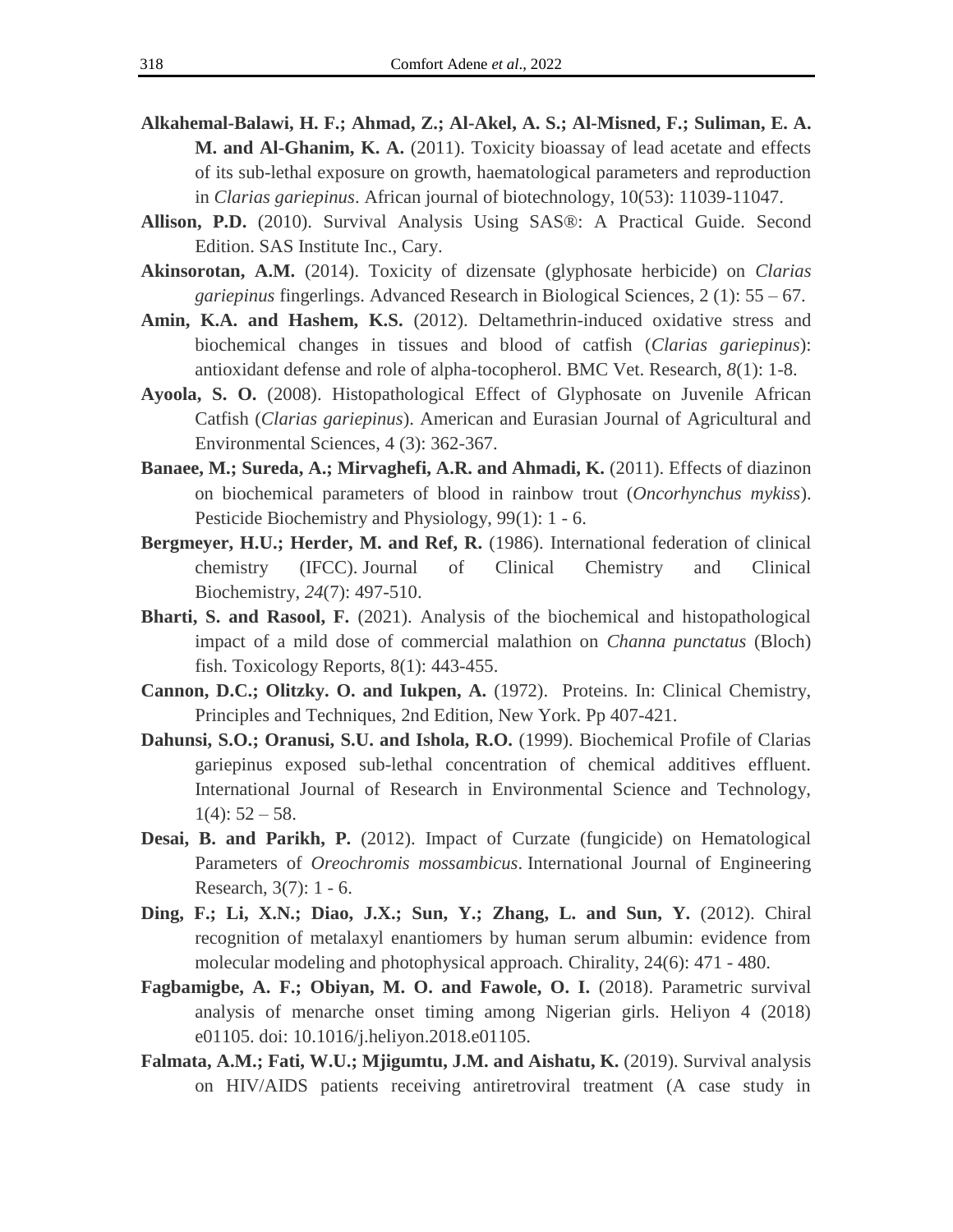University of Maiduguri Teaching Hospital). International Journal of Empirical Studies and Statistical Models, 5(1): 01- 13.

- **Farsani, H. G.; Rashidian, G.; Narimanizad, F.; Khodadadi, M. and Gerami, M. H.** (2015). Histopathology and Biochemical Analysis of Common Carp (*Cyprinus carpio*) Exposed to Sublethal Concentrations of Carboxin-thiram (*Vitavax Thiram*). Journal of Fisheries and Aquatic Science, 10(5), 337 - 346. [https://dx.doi.org/10.3923/jfas.2015.337.346.](https://dx.doi.org/10.3923/jfas.2015.337.346)
- **Johannes, R.; Ruben van, T. and Christian, W.** (2012). Evident but context-dependent mortality of fish passing hydroelectric turbines. Conservation Biology, 2022;e13870. [https://doi.org/10.1111/cobi.13870.](https://doi.org/10.1111/cobi.13870) wileyonlinelibrary.com/journal/cobi.
- **Joseph, B. and Raj, S. J.** (2010). Effect of curacron toxicity on the total serum protein content of *Cyprinus carpio*. Toxicological and Environ Chemistry, 92(10): 1889- 1893.
- **Karmakar, S.; Patra, K.; Jana, S.; Mandal, D. P. and Bhattacharjee, S.** (2016). Exposure to environmentally relevant concentrations of malathion induces significant cellular, biochemical and histological alterations in *Labeo rohita..*  Pestic biochem physiol, 126: 49-57. DOI: [10.1016/j.pestbp.2015.07.006.](https://doi.org/10.1016/j.pestbp.2015.07.006)
- **Li, Z.H.; Zlabek, V.; Grabic, R.; Li, P.; Machova, J.; Velisek, J. and Randak, T.** (2010). Effects of exposure to sublethal propiconazole on the antioxidant defense system and Na+–K+-ATPase activity in brain of rainbow trout, *Oncorhynchus mykiss*. Aquatic Toxicology, 98(3): 297-303.
- **Mohammed, E. Y. and Uraguchi, Z. B.** (2013). Impacts of climate change on fisheries: implications for food security in Sub-Saharan Africa. Global Food Security, Nova Science Publishers, Inc, 114-135.
- **Nimai, C.S.; Santosh, K.G.; Nishan, C.; Surjyo, J.B. and Suman, B.** (2016). In acute toxic effect of Mancozeb to fish *O. mossambicus* (W.K.H. Peters, 1852) and their behaviour. Int. J. Adv. Res. Biol. Sci. (2016). 3(6): 40-44. DOI: [http://s-o](http://s-o-i.org/1.15/ijarbs-2016-3-6-6)[i.org/1.15/ijarbs-2016-3-6-6.](http://s-o-i.org/1.15/ijarbs-2016-3-6-6)
- **Pimental, D.** (2005). Environmental and economic costs of the application of pesticides primarily in the United States. Environment, Development and Sustainability,7: 229 - 252.
- **Rauf, A. and Arain, N.** (2013). Acute toxicity of diazinon and its effects on hematological parameters in the Indian carp, *Cirrhinus mrigala* (Hamilton). Turkish Journal of Veterinary and Animal Sciences, 37(5): 535-540.
- **Sahr, B.A.; Abbas, H.H.; Soliman, W.S.; Elgendy, M.Y.; Youins, N.A.; Abu-Elala, N.M. and Marzouk, M. S.** (2022). Insight on the potential microbial causes of summer mortality syndrome in the cultured Nile tilapia (*Oreochromis niloticus).* Egypt. J. Aquat. Biol. and Fish., 26(2): 133 – 149.